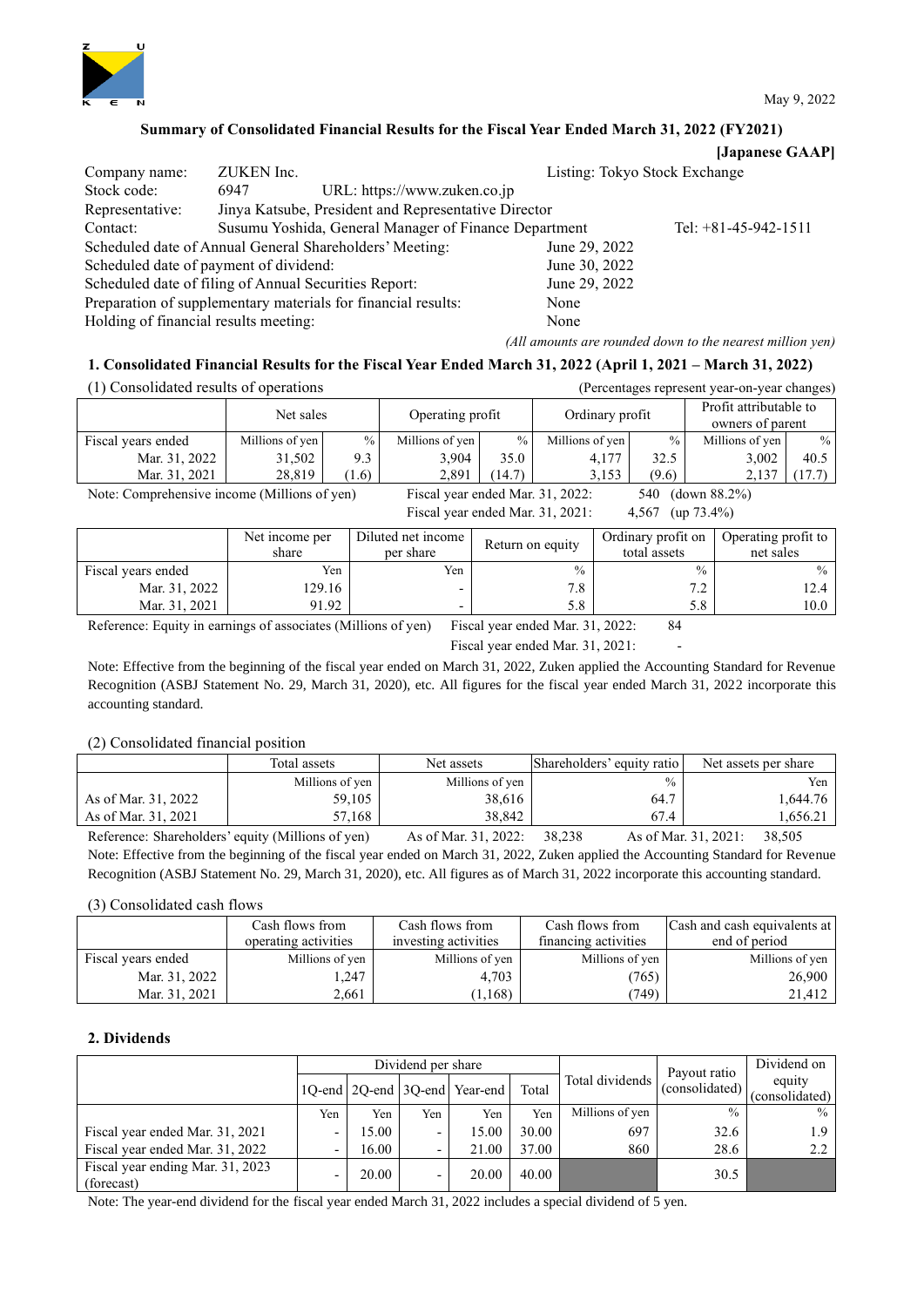#### **3. Consolidated Forecast for the Fiscal Year Ending March 31, 2023 (April 1, 2022 – March 31, 2023)**

| (Percentages represent year-on-year changes) |                 |      |                  |     |                   |               |                                            |               |        |  |  |
|----------------------------------------------|-----------------|------|------------------|-----|-------------------|---------------|--------------------------------------------|---------------|--------|--|--|
|                                              | Net sales       |      | Operating profit |     | Ordinary profit   |               | Profit attributable to<br>owners of parent |               |        |  |  |
|                                              | Millions of yen | $\%$ | Millions of yen  |     | % Millions of yen | $\frac{0}{0}$ | Millions of yen                            | $\frac{0}{0}$ | Yen    |  |  |
| Full vear                                    | 33.500          | 6.3  | 4.100            | 5.0 | 4.300             | 2.9           | 3.050                                      | 1.6           | 31.19ء |  |  |

Note: Only the full-year forecast is shown because Zuken manages performance on a fiscal year basis.

#### **\* Notes**

- (1) Changes in significant subsidiaries during the period (changes in specified subsidiaries resulting in change in scope of consolidation): None
- (2) Changes in accounting policies and accounting-based estimates, and restatements

| (a) Changes in accounting policies due to revisions in accounting standards, others: | Yes  |
|--------------------------------------------------------------------------------------|------|
| (b) Changes in accounting policies other than (a) above:                             | None |
| (c) Changes in accounting-based estimates:                                           | None |
| (d) Restatements:                                                                    | None |

Note: Please refer to "3. Consolidated Financial Statements and Notes, (5) Notes to Consolidated Financial Statements, Changes in Accounting Policies" on page 14 for further information.

(3) Number of outstanding shares (common stock)

| (a) Number of shares outstanding at the end of the period (including treasury shares) |                   |                                  |                   |  |  |  |  |  |  |
|---------------------------------------------------------------------------------------|-------------------|----------------------------------|-------------------|--|--|--|--|--|--|
| As of Mar. 31, 2022:                                                                  | 23,267,169 shares | As of Mar. 31, 2021:             | 23,267,169 shares |  |  |  |  |  |  |
| (b) Number of treasury shares at the end of the period                                |                   |                                  |                   |  |  |  |  |  |  |
| As of Mar. 31, 2022:                                                                  | $18,471$ shares   | As of Mar. 31, 2021:             | 18,026 shares     |  |  |  |  |  |  |
| (c) Average number of shares outstanding during the period                            |                   |                                  |                   |  |  |  |  |  |  |
| Fiscal year ended Mar. 31, 2022:                                                      | 23,248,912 shares | Fiscal year ended Mar. 31, 2021: | 23,249,298 shares |  |  |  |  |  |  |

#### **Reference: Summary of Non-consolidated Financial Results**

#### **Non-consolidated Financial Results for the Fiscal Year Ended March 31, 2022 (April 1, 2021 – March 31, 2022)**

| (1) Non-consolidated results of operations |                 |       |                  | (Percentages represent year-on-year changes) |                 |      |                 |               |
|--------------------------------------------|-----------------|-------|------------------|----------------------------------------------|-----------------|------|-----------------|---------------|
|                                            | Net sales       |       | Operating profit |                                              | Ordinary profit |      | Profit          |               |
| Fiscal years ended                         | Millions of yen | $\%$  | Millions of yen  | $\frac{0}{0}$                                | Millions of yen | $\%$ | Millions of yen | $\frac{0}{0}$ |
| Mar. 31, 2022                              | 1.289           | 1.4   | 1.515            | 12.9                                         | 2,853           | 7.2  | 1,985           | (11.2)        |
| Mar. 31, 2021                              | 1,135           | (7.8) | 1.342            | (20.1)                                       | 2.662           | 4.3  | 2.236           | (1.8)         |

|                    | Net income per share | Diluted net income per share |
|--------------------|----------------------|------------------------------|
| Fiscal years ended | Yen                  | Yen                          |
| Mar. 31, 2022      | 85.41                |                              |
| Mar. 31, 2021      | 96.21                | -                            |

(2) Non-consolidated financial position

|                     | Total assets                                      | Net assets           | Shareholders' equity ratio | Net assets per share           |
|---------------------|---------------------------------------------------|----------------------|----------------------------|--------------------------------|
|                     | Millions of yen                                   | Millions of yen      | $\frac{0}{0}$              | Yen                            |
| As of Mar. 31, 2022 | 43,059                                            | 35.434               | 82.3                       | 1,524.15                       |
| As of Mar. 31, 2021 | 43.654                                            | 37,208               | 85.2                       | 1.600.44                       |
|                     | Reference: Shareholders' equity (Millions of yen) | As of Mar. 31, 2022: | 35.434                     | As of Mar. 31, 2021:<br>37,208 |

\* This financial report is not subject to audit by certified public accountants or auditing firms.

\* Cautionary statement with respect to forward-looking statements and other special items

Forecasts of future performance in this report are based on assumption judged to be valid and information available to the Company's management at the time this report was prepared, but are not promises by the Company regarding future performance. Actual results may differ substantially from the forecasts for a number of reasons. Please refer to "1. Overview of Results of Operations, etc., (4) Outlook" on page 4 for forecast assumptions and notes of caution for usage.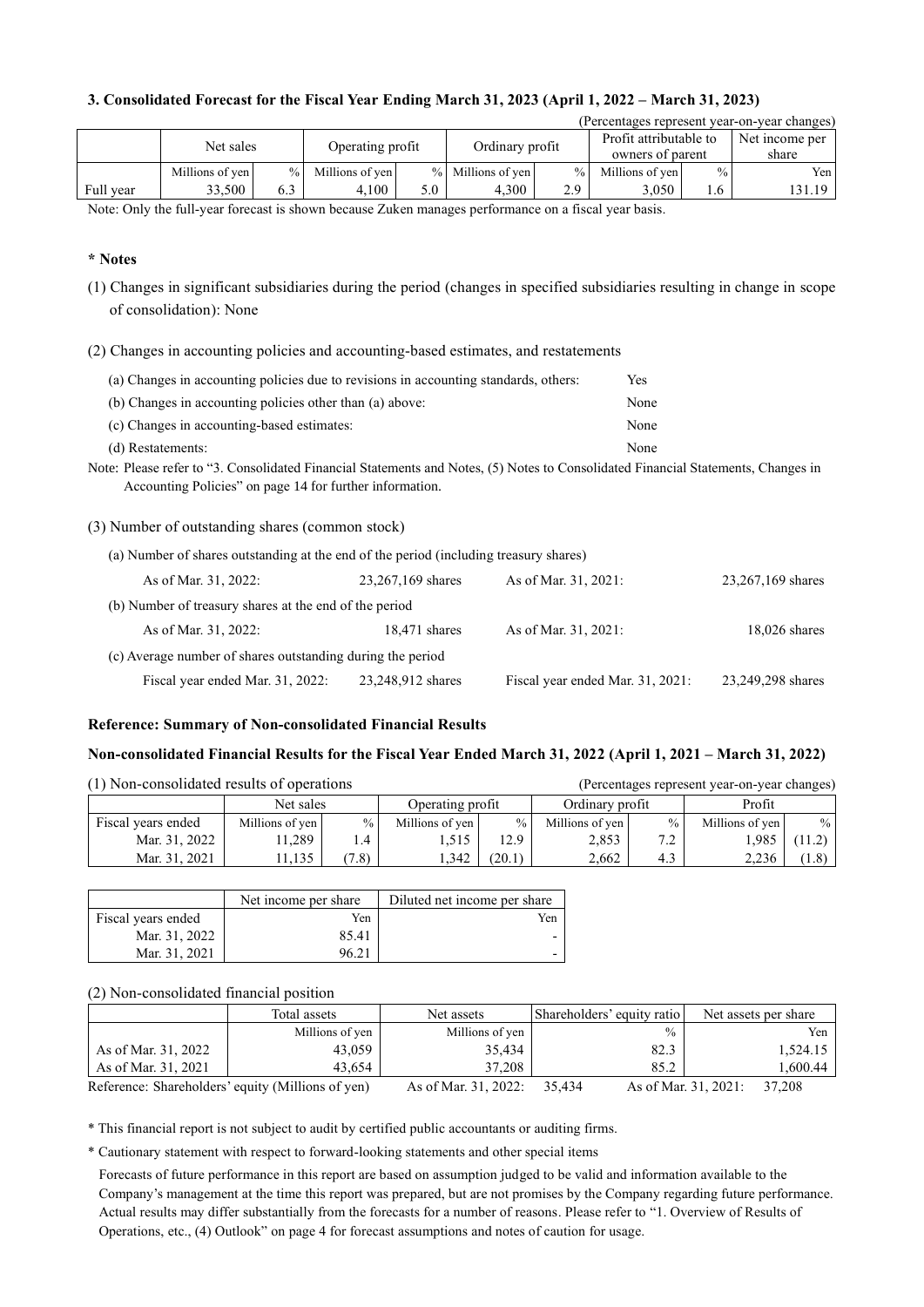# **Contents of Attachments**

| 2. |  |
|----|--|
| 3. |  |
|    |  |
|    |  |
|    |  |
|    |  |
|    |  |
|    |  |
|    |  |
|    |  |
|    |  |
|    |  |
|    |  |
|    |  |
|    |  |
|    |  |
|    |  |
|    |  |
|    |  |
|    |  |
|    |  |
|    |  |
| 4. |  |
| 5. |  |
|    |  |
|    |  |
|    |  |
|    |  |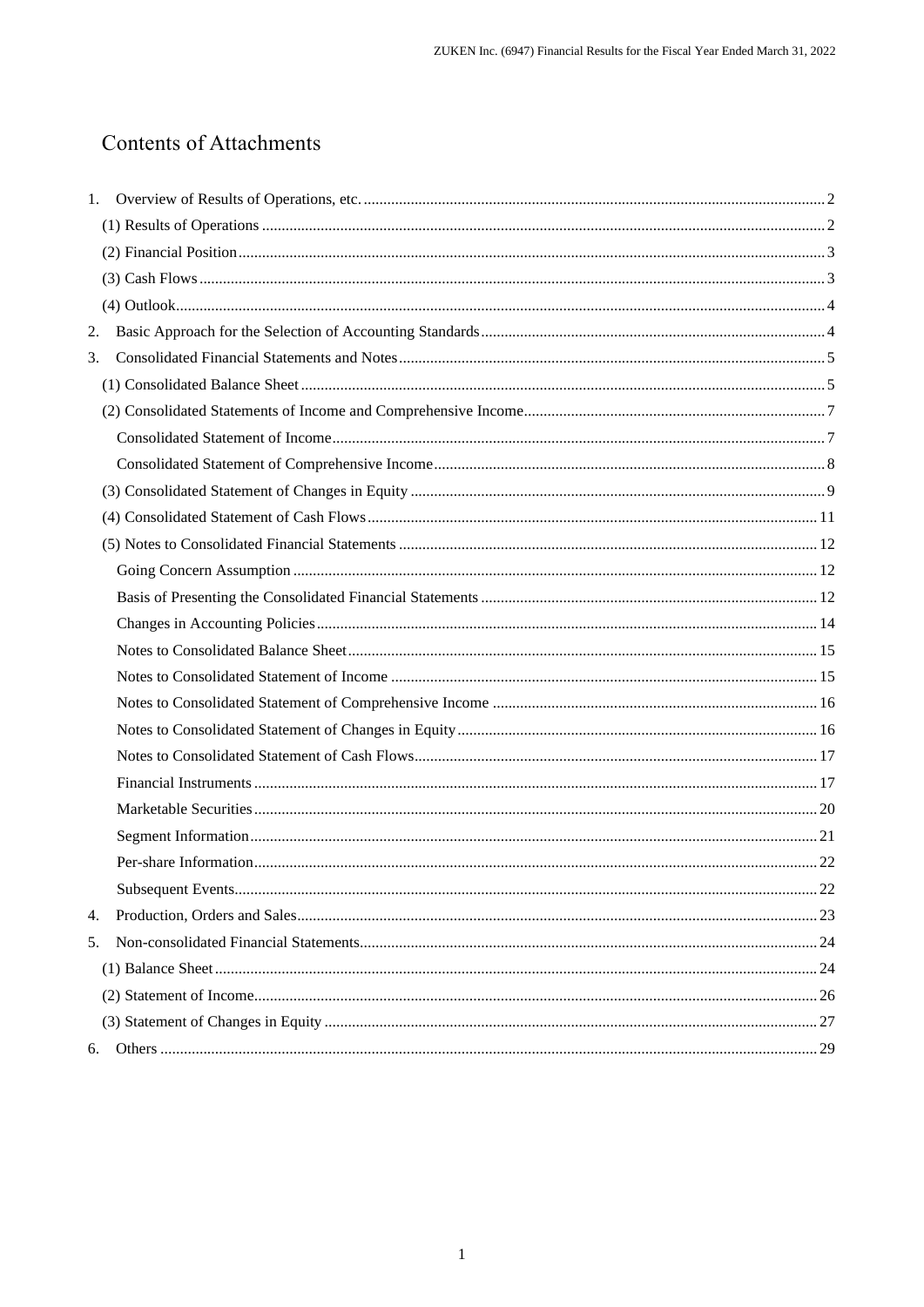### <span id="page-3-0"></span>1. Overview of Results of Operations, etc.

#### <span id="page-3-1"></span>**(1) Results of Operations**

In the current fiscal year, the economy continued to recover gradually as the restrictions on economic activities due to COVID-19 have been eased. However, the outlook for the economy became increasingly uncertain due to Russia's invasion of Ukraine toward the end of the fiscal year.

Manufacturers in the electronics, automotive and industrial equipment sectors are the main customers of the Zuken Group, and many companies in these sectors continued to make substantial IT investments and overall capital expenditures continued to recover.

The Zuken Group continued to take numerous actions in order to become a "truly global company" able to supply the best-in-class solutions to manufacturers worldwide. Despite the challenges created by the COVID-19 crisis, we continued to focus on increasing the efficiency of business activities, increasing sales of core products and launching new products. Major initiatives of the fiscal year were as follows.

#### (i) Increased sales of core products

We have upgraded the functions of CR-8000, our core electronic system design solution series for the electronics manufacturing industry, to enable smooth product design even in remote work environments and took actions to boost sales by promoting migration from the CR-5000 series. Simultaneously, we focused on increasing sales of E3.series, a wire harness design system, for manufacturers in the automotive and industrial equipment sectors. Sales were particularly strong in Europe and the U.S.

In addition, we linked these design systems with the DS series of data management systems to offer integrated solutions that cover all processes from the design to data management along with strengthening our sales activities focused on our major customers.

Though the crisis caused by the COVID-19 pandemic limited sales activities because of restrictions on face-toface contact we used ZUKEN digital, a new web communication tool, to accurately grasp customer needs and make timely proposals. Consequently, sales activities surpassed the pre-pandemic level.

(ii) Launched new products

We developed and commenced marketing E3.infinite, a new wire harness design system that dramatically upgrades existing systems, to the transportation equipment manufacturers that involve large-scale designing. This system is ideal for distributed/parallel design of large-scale systems as well as for supplier collaboration. The new wire harness design system also enables generative design process of harness wiring. We will expand sales of E3.infinite along with DS-E3.inifinite, an electrical design data management system for use with it.

In the electronics engineering of manufacturing industries, we developed GENESYS-CR to create a link between GENESYS, a model-based systems engineering (MBSE) modeling tool of a Zuken U.S. subsidiary, and our core CR-8000 design system series. This product optimizes the MBSE methodology that requires a lot of time and effort for full-scale introduction, for electric and electronic design. By digitizing existing design assets at the conceptual design stage, it is possible to consistently manage the design requirements over the whole engineering process. Going forward, we will actively promote sales to customers who are considering the adoption of the MBSE methodology.

\*MBSE is a next-generation methodology that is starting to be used for fabricating products that are complex and require very high quality. Companies in the aerospace, automobile and other industries are using MBSE. This approach allows electrical, mechanical, software and other engineers to perform their tasks according to a common systems model. The main goal is to optimize at the conceptual planning stage the development of products that require an intricate combination of a range of technologies.

Consolidated results

| Net sales                               | $31,502$ million yen (up 9.3% year on year)  |
|-----------------------------------------|----------------------------------------------|
| Ordinary profit                         | 4,177 million yen (up $32.5\%$ year on year) |
| Profit attributable to owners of parent | 3,002 million yen (up $40.5\%$ year on year) |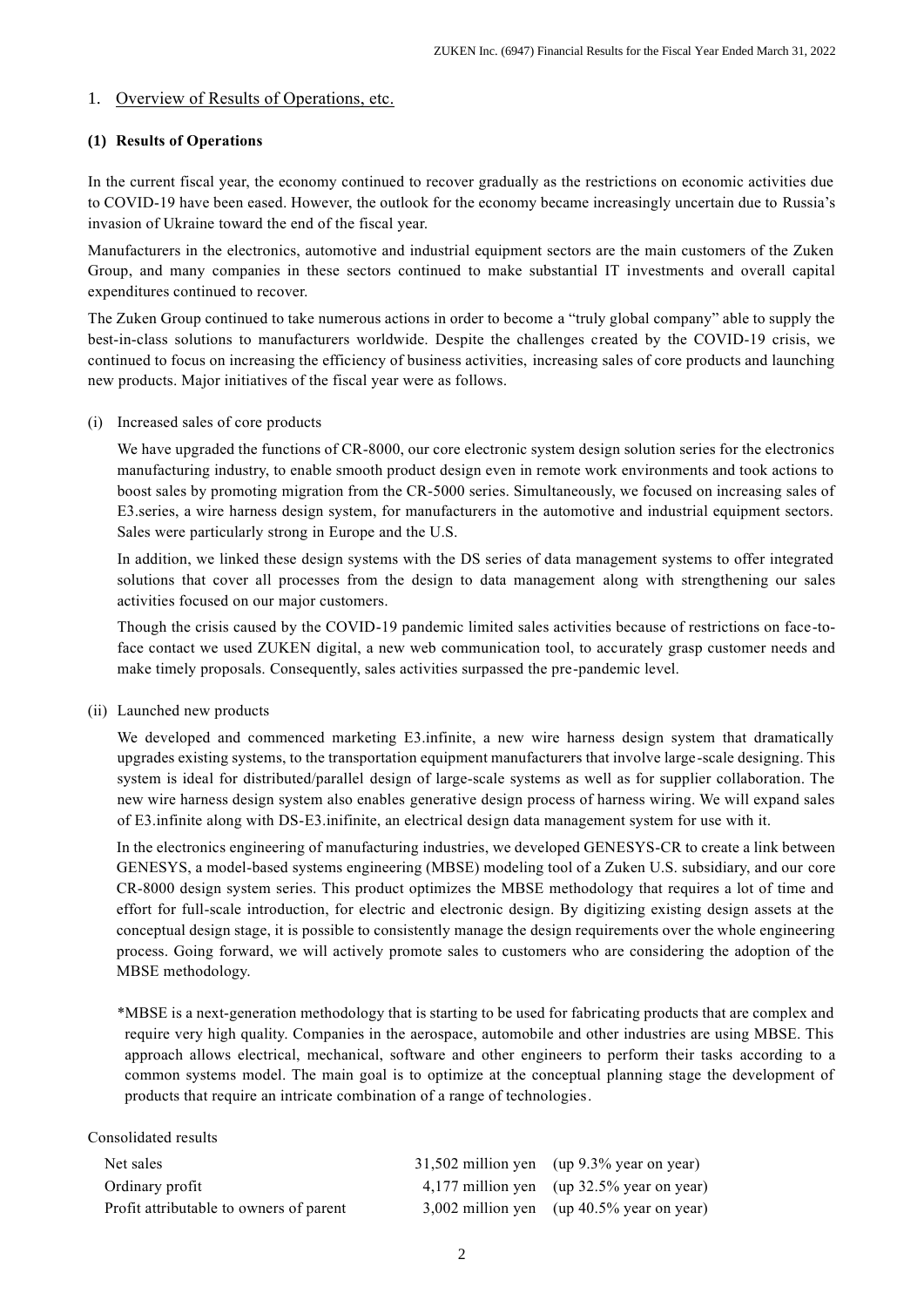Fiscal year sales increased significantly from one year earlier to a new record high. This is attributable to higher sales of E3.series, a wire harness design system, and strong sales of our core CR-8000 series, an electronic system design solution series.

Earnings were also much higher because of the increase in sales, with operating profit and ordinary profit reaching record highs. Profit attributable to owners of parent increased significantly due to an extraordinary income from sales of strategic shareholdings although there was an extraordinary loss resulting from a defined benefit pension plan buyout conducted by subsidiaries in the United Kingdom.

Product category sales were as follows.

| Product category sales                 |  |                                              |  |  |  |  |  |
|----------------------------------------|--|----------------------------------------------|--|--|--|--|--|
| Printed Circuit Board design solutions |  | $4,262$ million yen (up 0.3% year on year)   |  |  |  |  |  |
| Circuit design solutions               |  | 6,884 million yen (up $16.2\%$ year on year) |  |  |  |  |  |
| IT solutions                           |  | 7,198 million yen (up $2.2\%$ year on year)  |  |  |  |  |  |
| Client services                        |  | 13,146 million yen (up 13.4% year on year)   |  |  |  |  |  |

|                                                          | CR-8000 Design Force   |  |
|----------------------------------------------------------|------------------------|--|
|                                                          | CR-8000 Board Designer |  |
| Major products of Printed Circuit Board design solutions | CR-8000 DFM Center     |  |
|                                                          | <b>CADSTAR</b>         |  |
|                                                          | eCADSTAR               |  |
|                                                          | CR-8000 Design Gateway |  |
|                                                          | CR-8000 System Planner |  |
|                                                          | E3.series              |  |
| Major products of Circuit design solutions               | E3.infinite            |  |
|                                                          | Cabling Designer       |  |
|                                                          | Harness Designer       |  |
|                                                          | DS-CR                  |  |
|                                                          | DS-2 Expresso          |  |
|                                                          | $DS-E3$                |  |
| Major products of IT solutions                           | DS-E3.infinite         |  |
|                                                          | <b>GENESYS</b>         |  |
|                                                          | PreSight visual BOM    |  |

# <span id="page-4-0"></span>**(2) Financial Position**

Total assets at the end of the current fiscal year increased 1,937 million yen from the end of the previous fiscal year to 59,105 million yen. The main factors include an increase of 5,497 million yen in cash and deposits, which offset a decrease of 3,619 million yen in investments and other assets primarily due to sales of investment securities.

Liabilities increased 2,163 million yen from the end of the previous fiscal year to 20,489 million yen. The main factors were increases of 2,028 million yen in income taxes payable and 1,672 million yen in advances received, which offset a decrease of 1,014 million yen in other non-current liabilities due to a decrease in deferred tax liabilities.

Net assets decreased 225 million yen from the end of the previous fiscal year to 38,616 million yen, and the shareholders' equity ratio was 64.7%.

# <span id="page-4-1"></span>**(3) Cash Flows**

Cash and cash equivalents (hereafter "cash") at the end of the current fiscal year increased 5,487 million yen over the end of the previous fiscal year to 26,900 million yen.

Cash flows by category were as follows.

Cash flows from operating activities

Net cash provided by operating activities decreased 1,413 million yen from the previous fiscal year to 1,247 million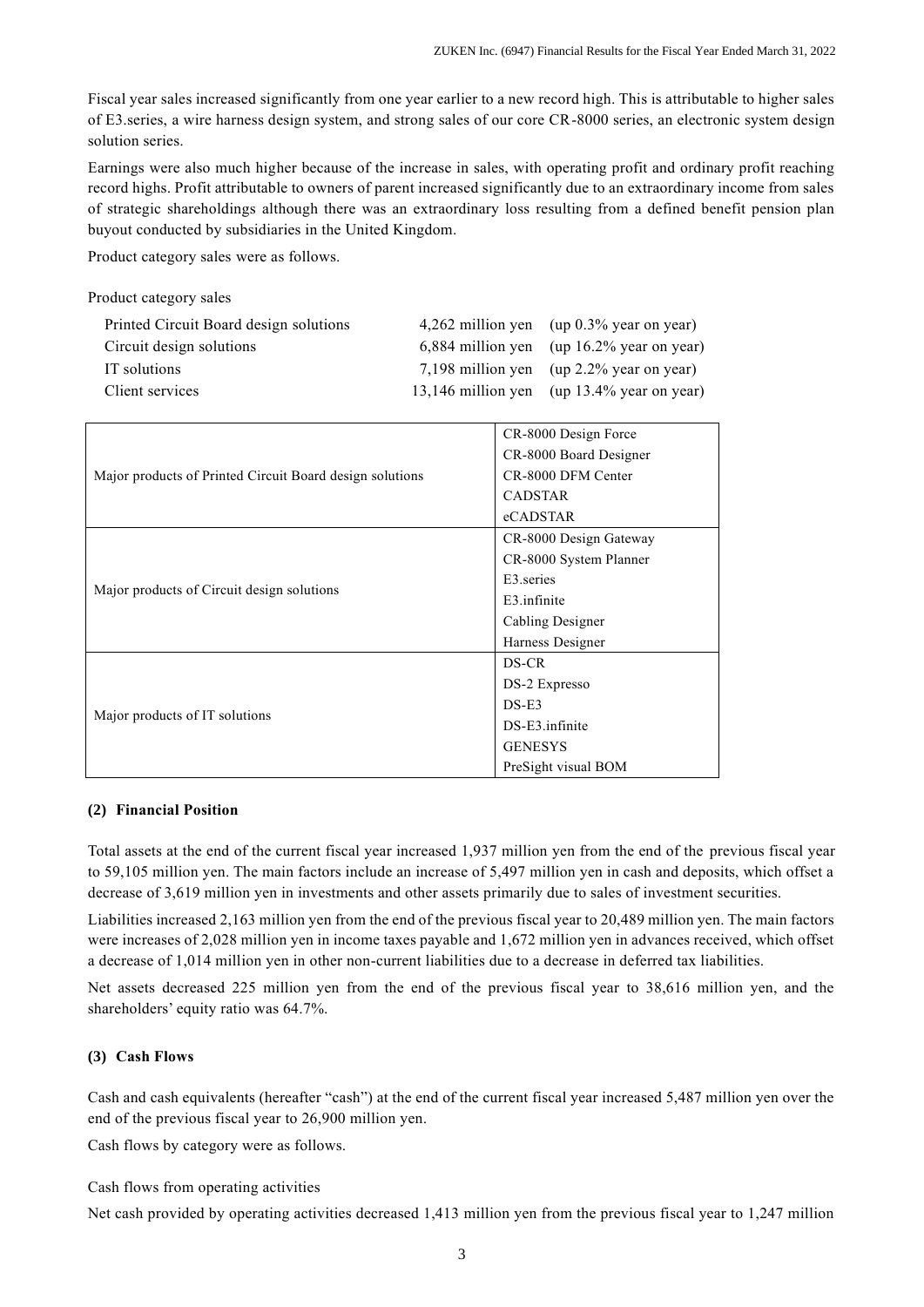yen. The main cash inflows were profit before income taxes of 6,125 million yen (a year-on-year increase of 3,146 million yen), an increase in advances received of 1,472 million yen (a year-on-year increase of 700 million yen), depreciation of 706 million yen (a year-on-year increase of 4 million yen). The main cash outflow was an adjustment of 5,808 million yen for gain on sales of investment securities (a year-on-year increase of 5,812 million yen) and income taxes paid of 1,135 million yen (a year-on-year increase of 82 million yen).

# Cash flows from investing activities

Net cash provided by investing activities increased 5,872 million yen from the previous fiscal year to 4,703 million yen. The main cash inflow was proceeds from sales of investment securities of 5,808 million yen. The main cash outflows include purchase of non-current assets of 717 million yen (a year-on-year increase of 104 million yen) and purchase of shares of subsidiaries and associates of 342 million yen (a year-on-year increase of 323 million yen).

Cash flows from financing activities

Net cash used in financing activities increased 16 million yen from the previous fiscal year to 765 million yen. This was mainly due to cash dividends paid of 720 million yen (a year-on-year increase of 23 million yen).

Cash flow indicators were as follows:

| Fiscal years ended                                |          | March 31, 2019   March 31, 2020 | March 31, 2021 | March 31, 2022 |
|---------------------------------------------------|----------|---------------------------------|----------------|----------------|
| Shareholders' equity ratio                        | 69.1%    | 67.2%                           | 67.4%          | 64.7%          |
| Shareholders' equity ratio based on market prices | 73.8%    | $104.2\%$                       | 114.9%         | 118.8%         |
| Interest-bearing debt to cash flow ratio          | $0.9\%$  | $2.0\%$                         | $2.3\%$        | 5.7%           |
| Interest coverage ratio                           | 11.290.9 | 977.3                           | 1.205.4        | 393.0          |

Calculation formula: Shareholders' equity ratio: Shareholders' equity / Total assets

Shareholders' equity ratio based on market prices: Market capitalization / Total assets Interest-bearing debt to cash flow ratio: Interest-bearing debt / Operating cash flows Interest coverage ratio: Operating cash flows / Interest payments

Notes: 1. All indicators are calculated based on consolidated figures.

2. Market capitalization is calculated based on the number of shares outstanding (excluding treasury shares).

- 3. Operating cash flows are calculated using the figures for operating cash flows on the consolidated statement of cash flows.
- 4. Interest-bearing debt includes all liabilities on the consolidated balance sheet that incur interest.

# <span id="page-5-0"></span>**(4) Outlook**

We expect the outlook to remain uncertain because the impact of the COVID-19 pandemic and the Ukrainian conflict cannot be foreseen. On the other hand, dramatic changes are taking place worldwide in how products are designed and manufactured because of advances in technologies and diversification of customer needs. We believe that these changes will expand the Zuken Group's business domains.

The Zuken Group is determined to achieve more growth in corporate value by supplying innovative solutions that help client companies upgrade their manufacturing operations.

We forecast net sales of 33,500 million yen, ordinary profit of 4,300 million yen, and profit attributable to owners of parent of 3,050 million yen in the fiscal year ending March 31, 2023.

\* These forecasts are based on information available at the time this report was prepared and actual results may differ from these forecasts for a number of reasons.

# <span id="page-5-1"></span>2. Basic Approach for the Selection of Accounting Standards

The Zuken Group will continue to prepare consolidated financial statements in accordance with generally accepted accounting principles in Japan for the time being to permit comparisons with prior years and with the financial data of other companies.

We will take suitable actions with regard to the application of International Financial Reporting Standards by taking into account associated factors in Japan and other countries.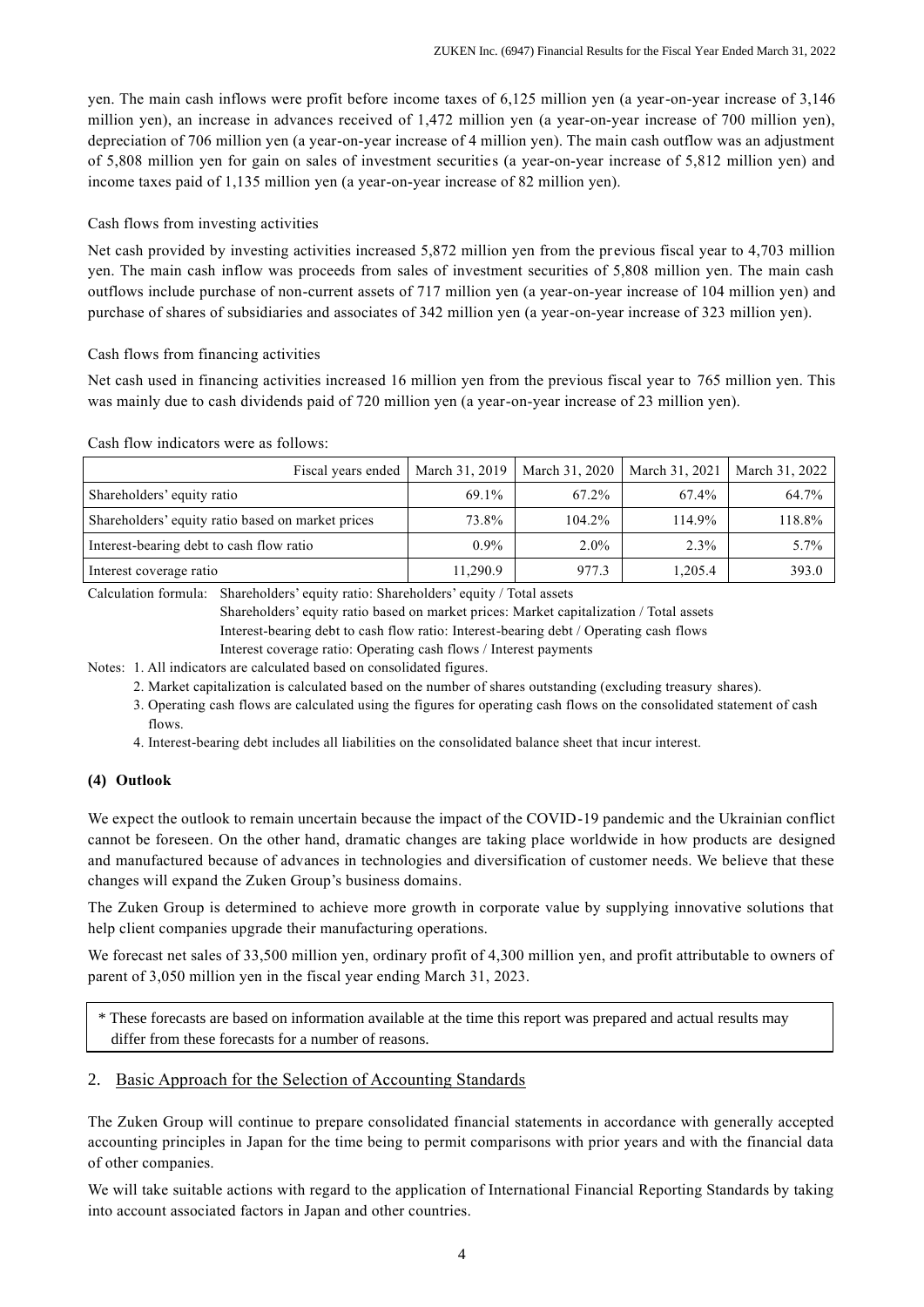# <span id="page-6-0"></span>3. Consolidated Financial Statements and Notes

# <span id="page-6-1"></span>**(1) Consolidated Balance Sheet**

|                                        |                                 | (Thousands of yen)              |
|----------------------------------------|---------------------------------|---------------------------------|
|                                        | FY2020<br>(As of Mar. 31, 2021) | FY2021<br>(As of Mar. 31, 2022) |
| Assets                                 |                                 |                                 |
| Current assets                         |                                 |                                 |
| Cash and deposits                      | 21,693,586                      | 27,191,189                      |
| Notes and accounts receivable-trade    | 6,806,824                       |                                 |
| Notes receivable-trade                 |                                 | 383,412                         |
| Accounts receivable-trade              |                                 | 5,647,008                       |
| Securities                             | 6,700,000                       | 6,700,000                       |
| Merchandise and finished goods         | 466,069                         | 683,085                         |
| Work in process                        | 101,913                         | 103,141                         |
| Raw materials and supplies             | 2,158                           | 1,700                           |
| Prepaid expenses                       | 3,252,730                       | 4,276,778                       |
| Other                                  | 272,520                         | 302,402                         |
| Allowance for doubtful accounts        | (19,098)                        | (29, 361)                       |
| Total current assets                   | 39,276,705                      | 45,259,357                      |
| Non-current assets                     |                                 |                                 |
| Property, plant and equipment          |                                 |                                 |
| Buildings and structures               | 9,470,909                       | 9,248,463                       |
| Accumulated depreciation               | (6,710,781)                     | (6,543,100)                     |
| Buildings and structures, net          | 2,760,128                       | 2,705,363                       |
| Machinery, equipment and vehicles      | 99,720                          | 102,027                         |
| Accumulated depreciation               | (72, 860)                       | (74, 548)                       |
| Machinery, equipment and vehicles, net | 26,860                          | 27,479                          |
| Tools, furniture and fixtures          | 2,180,037                       | 2,276,056                       |
| Accumulated depreciation               | (1,775,169)                     | (1,884,275)                     |
| Tools, furniture and fixtures, net     | 404,868                         | 391,780                         |
| Land                                   | 3,015,103                       | 3,015,103                       |
| Leased assets                          | 144,212                         | 191,643                         |
| Accumulated depreciation               | (87, 718)                       | (124, 967)                      |
| Leased assets, net                     | 56,493                          | 66,676                          |
| Total property, plant and equipment    | 6,263,454                       | 6,206,402                       |
| Intangible assets                      |                                 |                                 |
| Goodwill                               | 656,516                         | 184,948                         |
| Other                                  | 640,839                         | 743,981                         |
| Total intangible assets                | 1,297,355                       | 928,929                         |
| Investments and other assets           |                                 |                                 |
| Investment securities                  | 9,114,007                       | 3,114,992                       |
| Shares of subsidiaries and associates  |                                 | 2,002,416                       |
| Deferred tax assets                    | 637,383                         | 996,219                         |
| Other                                  | 595,923                         | 614,323                         |
| Allowance for doubtful accounts        | (16, 752)                       | (16, 752)                       |
| Total investments and other assets     | 10,330,561                      | 6,711,198                       |
| Total non-current assets               | 17,891,371                      | 13,846,530                      |
| Total assets                           | 57,168,076                      | 59,105,887                      |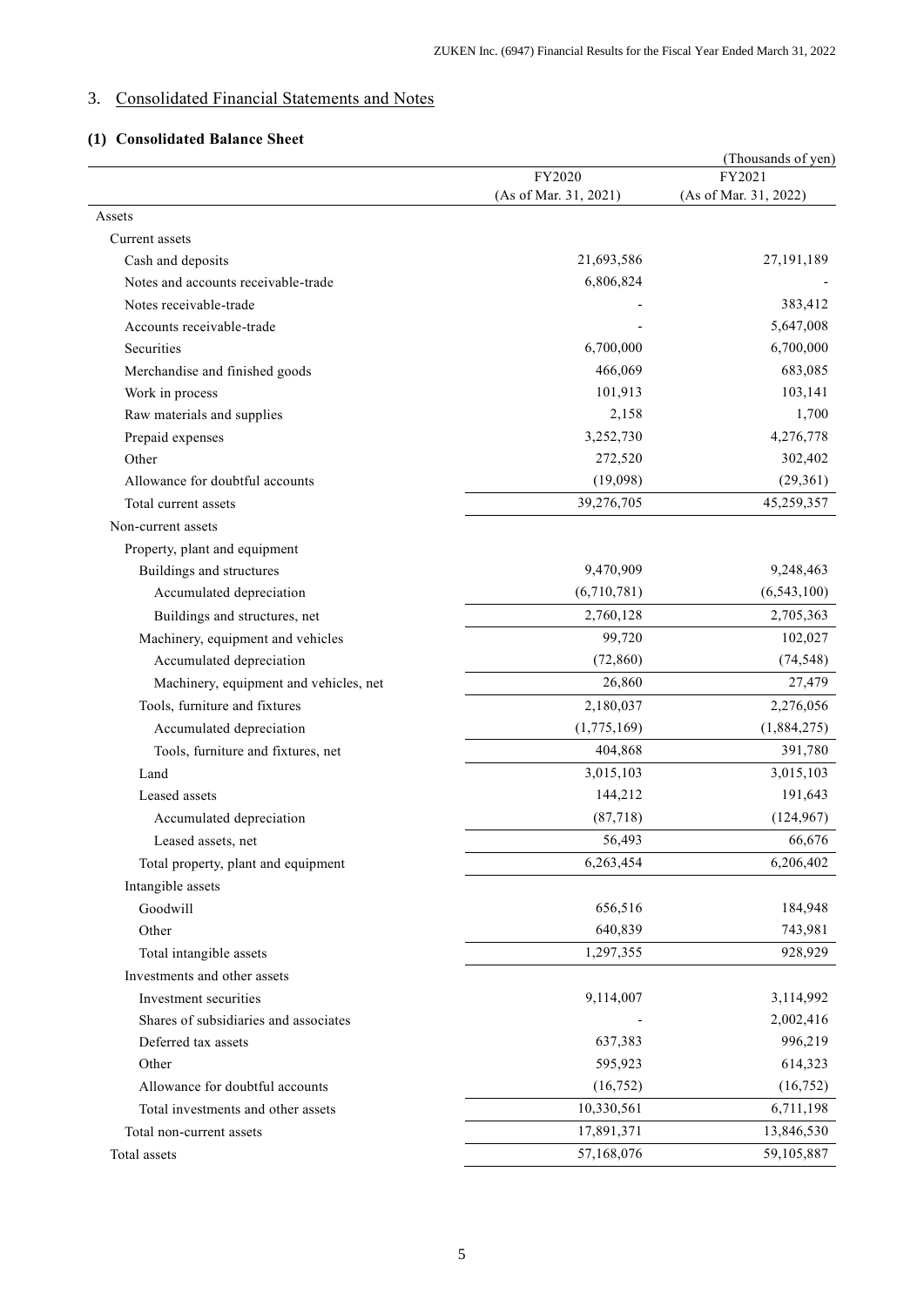|                                                          |                       | (Thousands of yen)    |
|----------------------------------------------------------|-----------------------|-----------------------|
|                                                          | FY2020                | FY2021                |
|                                                          | (As of Mar. 31, 2021) | (As of Mar. 31, 2022) |
| Liabilities                                              |                       |                       |
| Current liabilities                                      |                       |                       |
| Accounts payable-trade                                   | 1,166,026             | 1,140,865             |
| Income taxes payable                                     | 578,485               | 2,606,634             |
| Advances received                                        | 7,688,741             | 9,361,007             |
| Provision for bonuses                                    | 925,619               | 1,023,881             |
| Provision for bonuses for directors (and other officers) | 101,900               | 112,100               |
| Other provisions                                         | 8,216                 | 11,070                |
| Other                                                    | 2,181,249             | 2,227,089             |
| Total current liabilities                                | 12,650,238            | 16,482,648            |
| Non-current liabilities                                  |                       |                       |
| Retirement benefit liability                             | 4,457,677             | 3,803,764             |
| Other                                                    | 1,218,060             | 203,324               |
| Total non-current liabilities                            | 5,675,738             | 4,007,088             |
| <b>Total liabilities</b>                                 | 18,325,976            | 20,489,736            |
| Net assets                                               |                       |                       |
| Shareholders' equity                                     |                       |                       |
| Share capital                                            | 10,117,065            | 10,117,065            |
| Capital surplus                                          | 8,662,477             | 8,662,477             |
| Retained earnings                                        | 15,614,931            | 17,852,882            |
| Treasury shares                                          | (17, 734)             | (19,279)              |
| Total shareholders' equity                               | 34,376,739            | 36,613,144            |
| Accumulated other comprehensive income                   |                       |                       |
| Valuation difference on available-for-sale securities    | 4,510,039             | 1,463,414             |
| Foreign currency translation adjustment                  | 48,857                | 153,932               |
| Remeasurements of defined benefit plans                  | (430, 263)            | 8,050                 |
| Total accumulated other comprehensive income             | 4,128,633             | 1,625,397             |
| Non-controlling interests                                | 336,727               | 377,608               |
| Total net assets                                         | 38,842,100            | 38,616,150            |
| Total liabilities and net assets                         | 57,168,076            | 59,105,887            |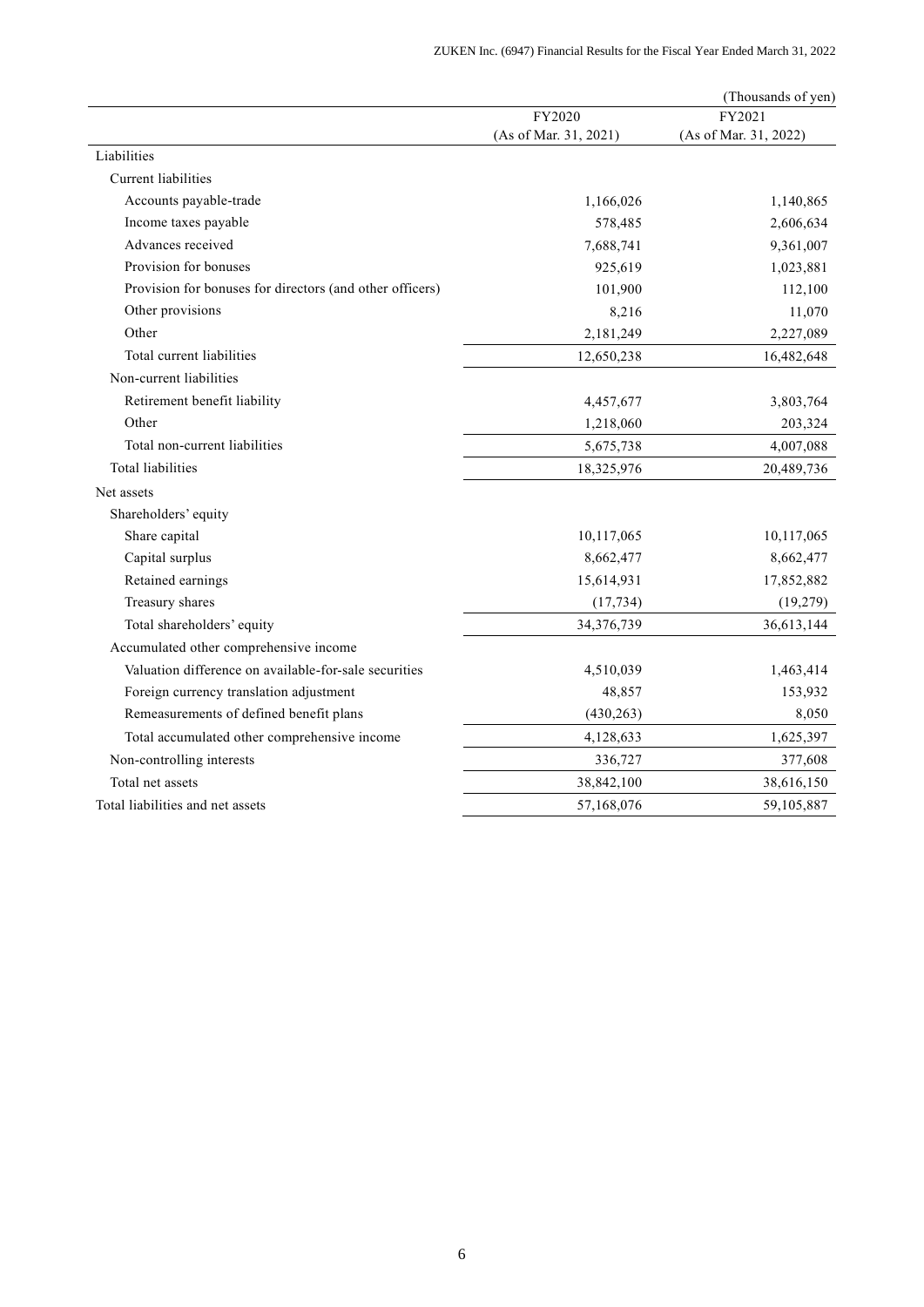# <span id="page-8-0"></span>**(2) Consolidated Statements of Income and Comprehensive Income**

# <span id="page-8-1"></span>**Consolidated Statement of Income**

|                                                                  | FY2020                           | (Thousands of yen)<br>FY2021     |
|------------------------------------------------------------------|----------------------------------|----------------------------------|
|                                                                  | $(Apr. 1, 2020 - Mar. 31, 2021)$ | $(Apr. 1, 2021 - Mar. 31, 2022)$ |
| Net sales                                                        | 28,819,265                       | 31,502,266                       |
| Cost of sales                                                    | 8,774,685                        | 9,708,034                        |
| Gross profit                                                     | 20,044,579                       | 21,794,232                       |
| Selling, general and administrative expenses                     | 17,153,194                       | 17,889,814                       |
| Operating profit                                                 | 2,891,384                        | 3,904,417                        |
| Non-operating income                                             |                                  |                                  |
| Interest income                                                  | 8,669                            | 9,663                            |
| Dividend income                                                  | 67,605                           | 79,378                           |
| Foreign exchange gains                                           | 49,018                           | 3,219                            |
| Share of profit of entities accounted for using equity<br>method |                                  | 84,939                           |
| Subsidy income                                                   | 65,908                           | 50,648                           |
| Other                                                            | 75,091                           | 51,642                           |
| Total non-operating income                                       | 266,292                          | 279,492                          |
| Non-operating expenses                                           |                                  |                                  |
| Interest expenses                                                | 2,208                            | 3,174                            |
| Other                                                            | 2,141                            | 2,910                            |
| Total non-operating expenses                                     | 4,349                            | 6,085                            |
| Ordinary profit                                                  | 3,153,326                        | 4,177,825                        |
| Extraordinary income                                             |                                  |                                  |
| Gain on sale of non-current assets                               | 1,392                            | 1,075                            |
| Gain on sale of investment securities                            |                                  | 5,808,953                        |
| Total extraordinary income                                       | 1,392                            | 5,810,029                        |
| <b>Extraordinary</b> losses                                      |                                  |                                  |
| Loss on disposal of non-current assets                           | 20,368                           | 20,552                           |
| Retirement benefit expenses                                      | 24,962                           | 3,509,057                        |
| Impairment losses                                                |                                  | 332,369                          |
| Loss on cancel of contracts                                      | 127,000                          |                                  |
| Loss on sale of investment securities                            | 3,499                            |                                  |
| Total extraordinary losses                                       | 175,829                          | 3,861,979                        |
| Profit before income taxes                                       | 2,978,889                        | 6,125,875                        |
| Income taxes-current                                             | 912,376                          | 3,077,235                        |
| Income taxes-deferred                                            | (21,716)                         | 4,891                            |
| Total income taxes                                               | 890,660                          | 3,082,127                        |
| Profit                                                           | 2,088,229                        | 3,043,747                        |
| Profit (loss) attributable to non-controlling interests          | (48, 943)                        | 40,881                           |
| Profit attributable to owners of parent                          | 2,137,173                        | 3,002,866                        |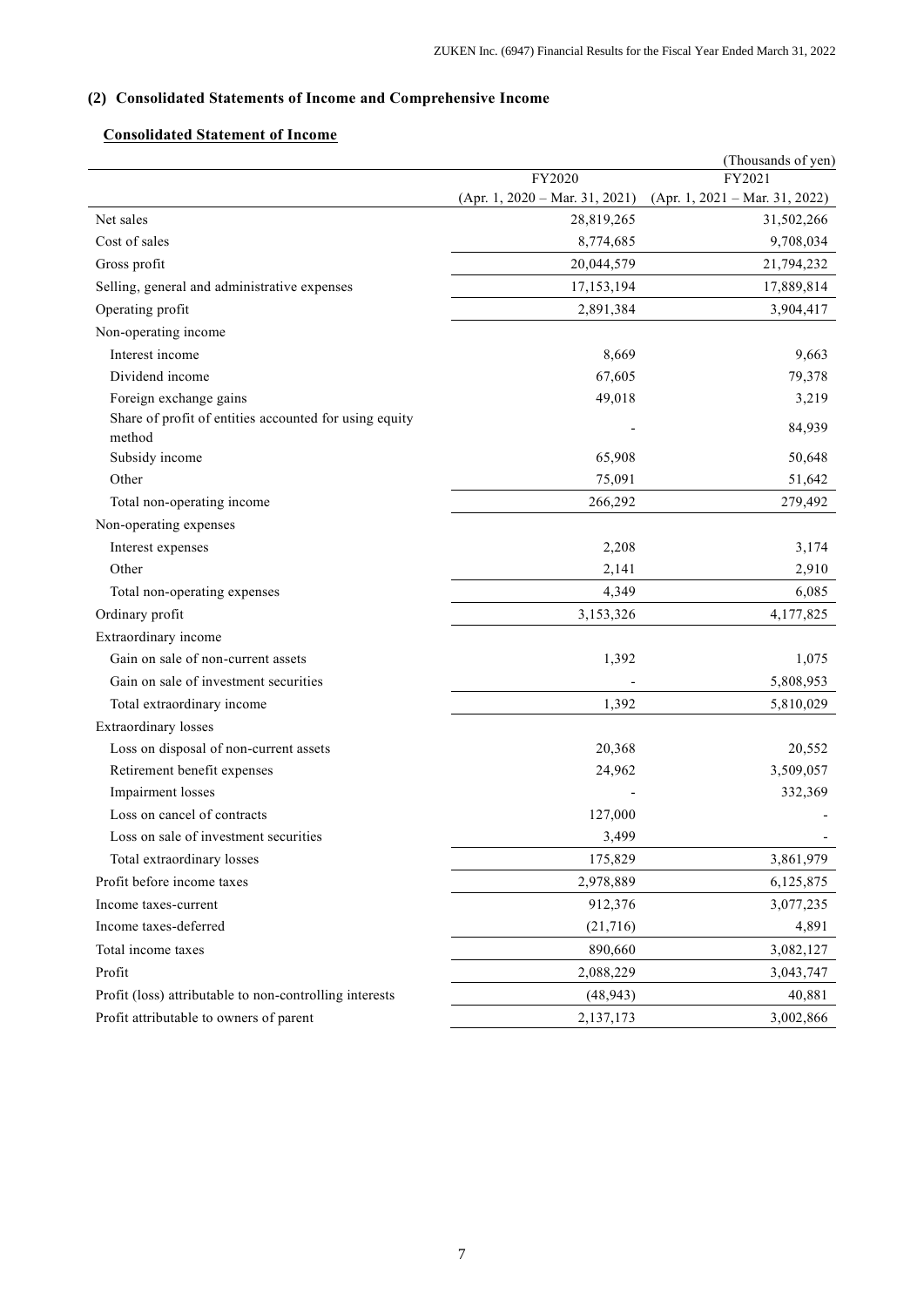# <span id="page-9-0"></span>**Consolidated Statement of Comprehensive Income**

|                                                                                      |                                  | (Thousands of yen)               |
|--------------------------------------------------------------------------------------|----------------------------------|----------------------------------|
|                                                                                      | FY2020                           | FY2021                           |
|                                                                                      | $(Apr. 1, 2020 - Mar. 31, 2021)$ | $(Apr. 1, 2021 - Mar. 31, 2022)$ |
| Profit                                                                               | 2,088,229                        | 3,043,747                        |
| Other comprehensive income                                                           |                                  |                                  |
| Valuation difference on available-for-sale securities                                | 2,243,164                        | (3,030,233)                      |
| Foreign currency translation adjustment                                              | 135,461                          | 105,075                          |
| Remeasurements of defined benefit plans, net of tax                                  | 101,057                          | 438,313                          |
| Share of other comprehensive income of entities<br>accounted for using equity method |                                  | (16,392)                         |
| Total other comprehensive income                                                     | 2,479,684                        | (2,503,236)                      |
| Comprehensive income                                                                 | 4,567,913                        | 540,511                          |
| Comprehensive income attributable to                                                 |                                  |                                  |
| Comprehensive income attributable to owners of parent                                | 4,616,857                        | 499,630                          |
| Comprehensive income attributable to non-controlling<br>interests                    | (48, 943)                        | 40,881                           |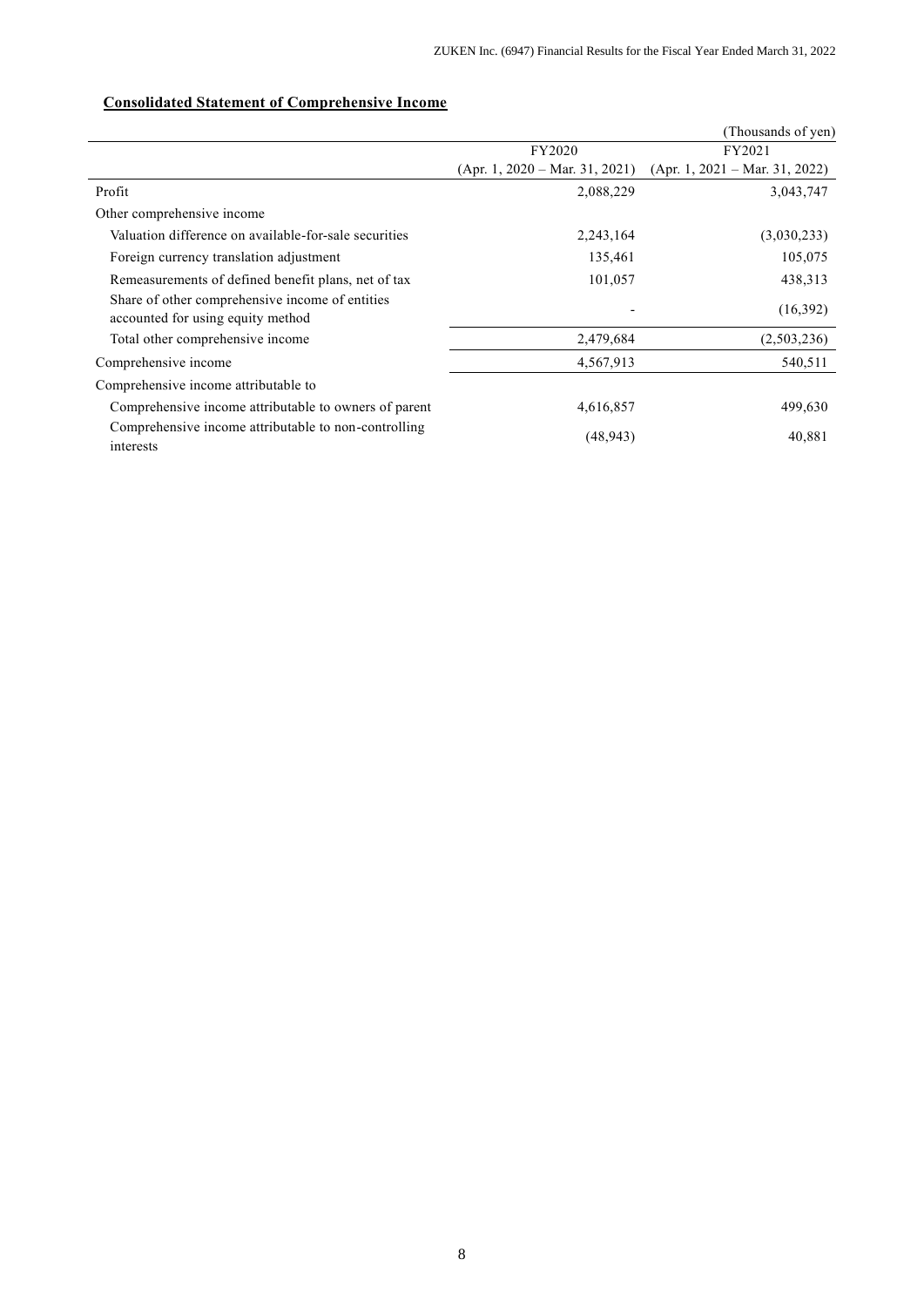# <span id="page-10-0"></span>**(3) Consolidated Statement of Changes in Equity**

| FY2020 (Apr. 1, 2020 - Mar. 31, 2021) |  |  |  |  |  |
|---------------------------------------|--|--|--|--|--|
|---------------------------------------|--|--|--|--|--|

|                                                |               |                      |                      |                 | (Thousands of yen)            |  |
|------------------------------------------------|---------------|----------------------|----------------------|-----------------|-------------------------------|--|
|                                                |               | Shareholders' equity |                      |                 |                               |  |
|                                                | Share capital | Capital surplus      | Retained<br>earnings | Treasury shares | Total shareholders'<br>equity |  |
| Balance at beginning of period                 | 10,117,065    | 8,659,023            | 14, 175, 240         | (16,778)        | 32,934,550                    |  |
| Changes during period                          |               |                      |                      |                 |                               |  |
| Dividends of surplus                           |               |                      | (697, 482)           |                 | (697, 482)                    |  |
| Profit attributable to owners of<br>parent     |               |                      | 2,137,173            |                 | 2,137,173                     |  |
| Other                                          |               | 3,453                |                      |                 | 3,453                         |  |
| Purchase of treasury shares                    |               |                      |                      | (955)           | (955)                         |  |
| Net changes other than<br>shareholders' equity |               |                      |                      |                 |                               |  |
| Total changes during period                    |               | 3,453                | 1,439,690            | (955)           | 1,442,188                     |  |
| Balance at end of period                       | 10,117,065    | 8,662,477            | 15,614,931           | (17, 734)       | 34,376,739                    |  |

|                                                |                                                                 |                                                  | Accumulated other comprehensive income        |                                                          |                                  |                     |
|------------------------------------------------|-----------------------------------------------------------------|--------------------------------------------------|-----------------------------------------------|----------------------------------------------------------|----------------------------------|---------------------|
|                                                | Valuation<br>difference on<br>available-for-<br>sale securities | Foreign<br>currency<br>translation<br>adjustment | Remeasurements<br>of defined<br>benefit plans | Total<br>accumulated<br>other<br>comprehensive<br>income | Non-<br>controlling<br>interests | Total net<br>assets |
| Balance at beginning of period                 | 2,266,875                                                       | (86, 604)                                        | (531, 321)                                    | 1,648,949                                                | 429,808                          | 35,013,308          |
| Changes during period                          |                                                                 |                                                  |                                               |                                                          |                                  |                     |
| Dividends of surplus                           |                                                                 |                                                  |                                               |                                                          |                                  | (697, 482)          |
| Profit attributable to owners of<br>parent     |                                                                 |                                                  |                                               |                                                          |                                  | 2,137,173           |
| Other                                          |                                                                 |                                                  |                                               |                                                          |                                  | 3,453               |
| Purchase of treasury shares                    |                                                                 |                                                  |                                               |                                                          |                                  | (955)               |
| Net changes other than<br>shareholders' equity | 2,243,164                                                       | 135,461                                          | 101,057                                       | 2,479,684                                                | (93,080)                         | 2,386,603           |
| Total changes during period                    | 2,243,164                                                       | 135,461                                          | 101,057                                       | 2,479,684                                                | (93,080)                         | 3,828,792           |
| Balance at end of period                       | 4,510,039                                                       | 48,857                                           | (430, 263)                                    | 4,128,633                                                | 336,727                          | 38,842,100          |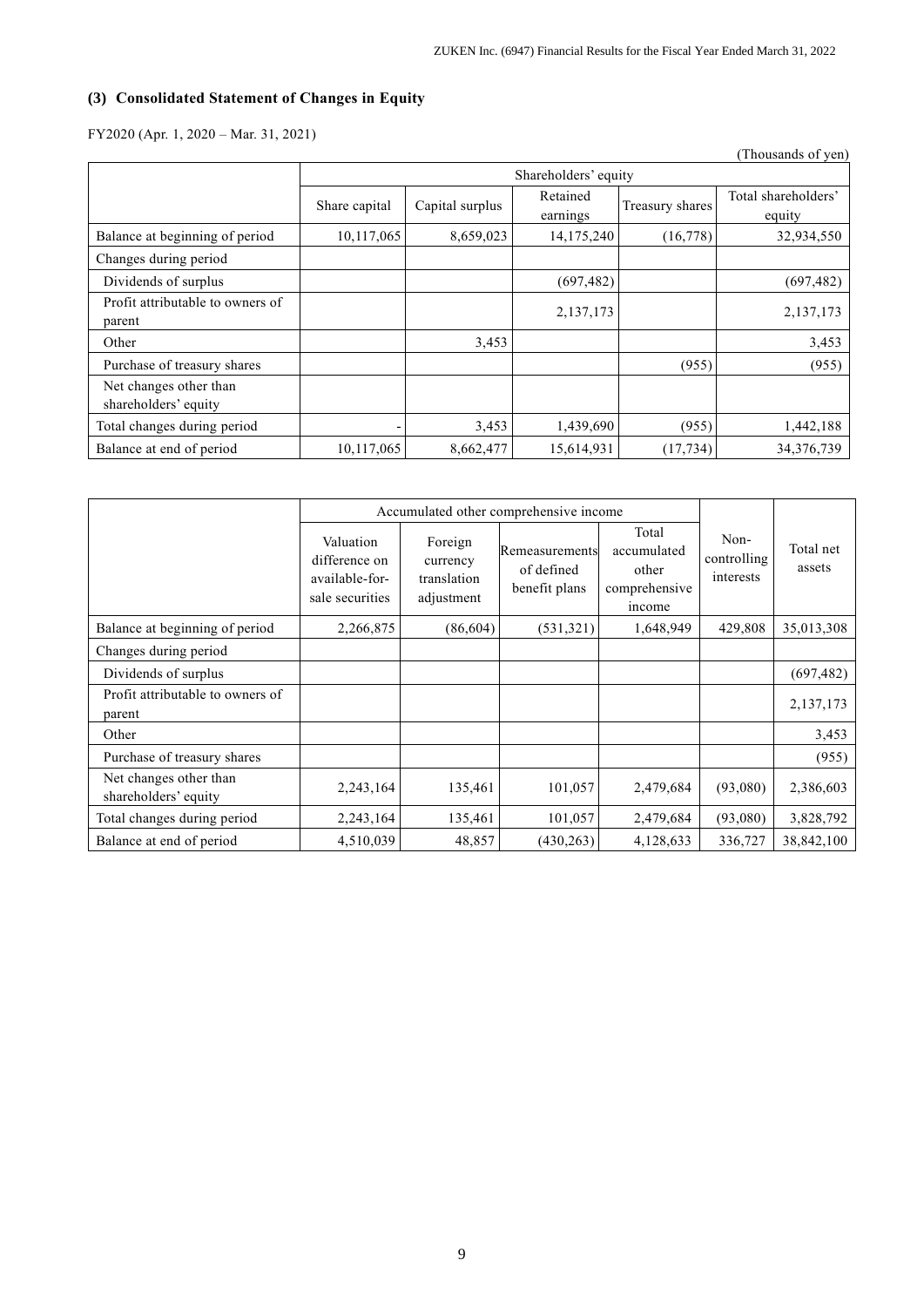# FY2021 (Apr. 1, 2021 – Mar. 31, 2022)

(Thousands of yen)

|                                                         | Shareholders' equity |                 |                      |                 |                               |  |
|---------------------------------------------------------|----------------------|-----------------|----------------------|-----------------|-------------------------------|--|
|                                                         | Share capital        | Capital surplus | Retained<br>earnings | Treasury shares | Total shareholders'<br>equity |  |
| Balance at beginning of period                          | 10,117,065           | 8,662,477       | 15,614,931           | (17, 734)       | 34,376,739                    |  |
| Cumulative effects of changes<br>in accounting policies |                      |                 | (44,195)             |                 | (44, 195)                     |  |
| Restated balance                                        | 10,117,065           | 8,662,477       | 15,570,736           | (17, 734)       | 34, 332, 544                  |  |
| Changes during period                                   |                      |                 |                      |                 |                               |  |
| Dividends of surplus                                    |                      |                 | (720, 720)           |                 | (720, 720)                    |  |
| Profit attributable to owners of<br>parent              |                      |                 | 3,002,866            |                 | 3,002,866                     |  |
| Purchase of treasury shares                             |                      |                 |                      | (1, 545)        | (1, 545)                      |  |
| Net changes other than<br>shareholders' equity          |                      |                 |                      |                 |                               |  |
| Total changes during period                             |                      |                 | 2,282,146            | (1, 545)        | 2,280,600                     |  |
| Balance at end of period                                | 10,117,065           | 8,662,477       | 17,852,882           | (19,279)        | 36,613,144                    |  |

|                                                         | Accumulated other comprehensive income                          |                                                  |                                               |                                                          |                                  |                     |
|---------------------------------------------------------|-----------------------------------------------------------------|--------------------------------------------------|-----------------------------------------------|----------------------------------------------------------|----------------------------------|---------------------|
|                                                         | Valuation<br>difference on<br>available-for-<br>sale securities | Foreign<br>currency<br>translation<br>adjustment | Remeasurements<br>of defined<br>benefit plans | Total<br>accumulated<br>other<br>comprehensive<br>income | Non-<br>controlling<br>interests | Total net<br>assets |
| Balance at beginning of period                          | 4,510,039                                                       | 48,857                                           | (430, 263)                                    | 4,128,633                                                | 336,727                          | 38,842,100          |
| Cumulative effects of changes<br>in accounting policies |                                                                 |                                                  |                                               |                                                          |                                  | (44, 195)           |
| Restated balance                                        | 4,510,039                                                       | 48,857                                           | (430, 263)                                    | 4,128,633                                                | 336,727                          | 38,797,905          |
| Changes during period                                   |                                                                 |                                                  |                                               |                                                          |                                  |                     |
| Dividends of surplus                                    |                                                                 |                                                  |                                               |                                                          |                                  | (720, 720)          |
| Profit attributable to owners of<br>parent              |                                                                 |                                                  |                                               |                                                          |                                  | 3,002,866           |
| Purchase of treasury shares                             |                                                                 |                                                  |                                               |                                                          |                                  | (1, 545)            |
| Net changes other than<br>shareholders' equity          | (3,046,625)                                                     | 105,075                                          | 438,313                                       | (2,503,236)                                              | 40,881                           | (2,462,354)         |
| Total changes during period                             | (3,046,625)                                                     | 105,075                                          | 438,313                                       | (2,503,236)                                              | 40,881                           | (181, 754)          |
| Balance at end of period                                | 1,463,414                                                       | 153,932                                          | 8,050                                         | 1,625,397                                                | 377,608                          | 38,616,150          |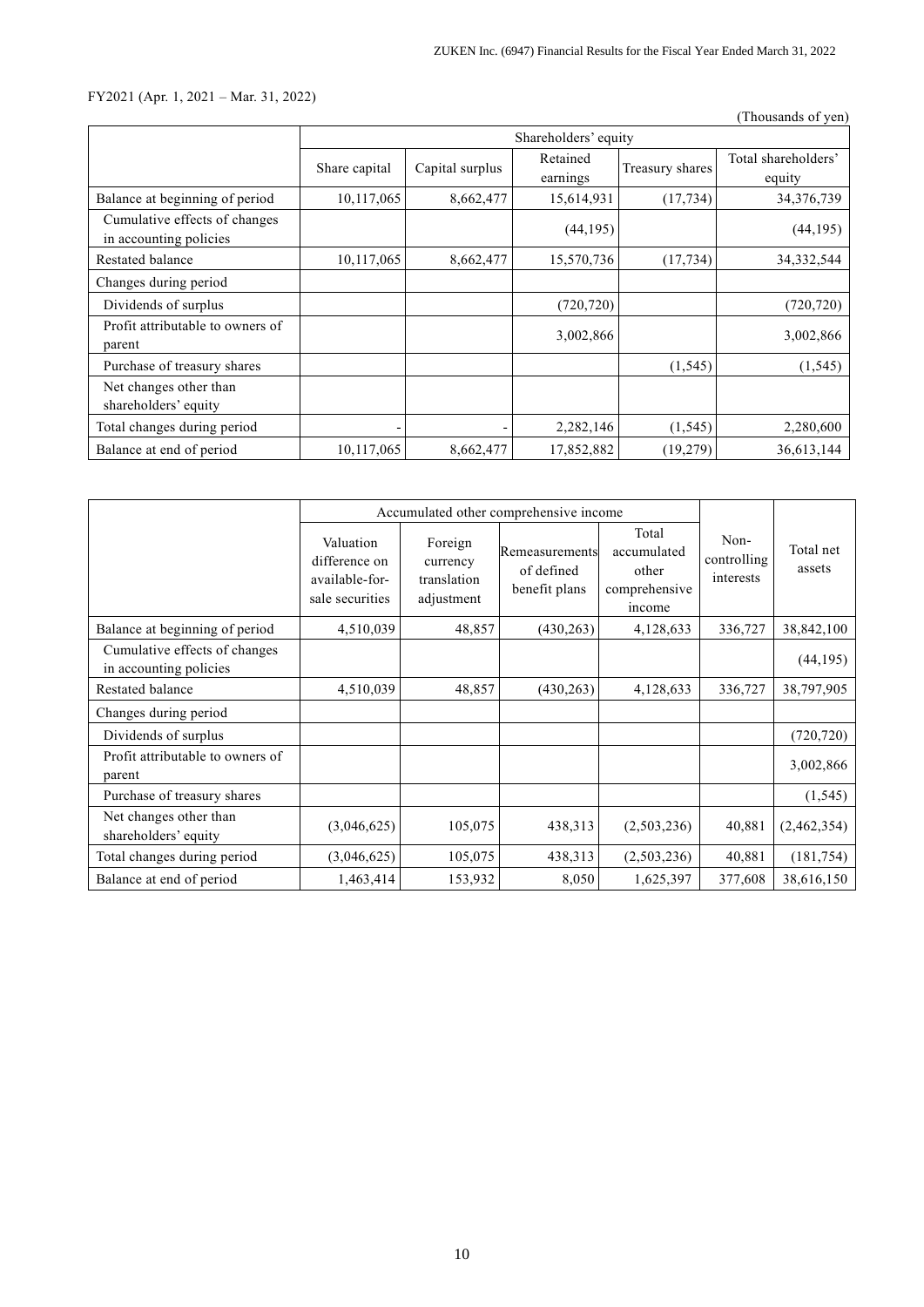# (Thousands of yen) FY2020 (Apr. 1, 2020 – Mar. 31, 2021) FY2021 (Apr. 1, 2021 – Mar. 31, 2022) Cash flows from operating activities Profit before income taxes and the contract of the contract of the contract of the contract of the contract of the contract of the contract of the contract of the contract of the contract of the contract of the contract of Depreciation 701,838 706,100 Impairment losses 332,369 Amortization of goodwill and the contract of goodwill and the contract of goodwill and the contract of  $247,095$  and  $179,970$ Interest and dividend income (76,274) (89,042) Foreign exchange losses (gains)  $(7,408)$  8,762 Share of loss (profit) of entities accounted for using equity method (84,939)<br>equity method Loss (gain) on sale of investment securities 3,499 (5,808,953) Decrease (increase) in trade receivables (286,213) 658,974 Increase (decrease) in trade payables (213,418) 117,412 Increase (decrease) in advances received 772,813 1,472,919 Decrease (increase) in prepaid expenses (674,724) (1,007,178) Increase (decrease) in retirement benefit liability 260,964 (259,433) Other, net (66,757) (95,502) Subtotal 3,640,303 2,257,334 Interest and dividends received 129,108 Interest paid (2,208) (3,174) Income taxes paid (1,053,471) (1,135,645) Net cash provided by (used in) operating activities 2,661,505 1,247,624 Cash flows from investing activities Purchase of property, plant and equipment (259,208) (301,628) Purchase of intangible assets (353,845) (415,954) Purchase of investment securities (499,999) Proceeds from sale and redemption of investment securities 5,808,953 Purchase of shares of subsidiaries and associates (18,784) (342,522) Other, net (36,784) (45,253) Net cash provided by (used in) investing activities (1,168,621) 4,703,593 Cash flows from financing activities Purchase of treasury shares (955) (1,545) Dividends paid (697,482) (720,720) Other, net (51,405) (43,637) Net cash provided by (used in) financing activities (749,843) (765,903) (765,903) Effect of exchange rate change on cash and cash equivalents 362,536 302,186 Net increase (decrease) in cash and cash equivalents 1,105,578 5,487,500 Cash and cash equivalents at beginning of period 20,306,950 21,412,529 Cash and cash equivalents at end of period 21,412,529 26,900,029

#### <span id="page-12-0"></span>**(4) Consolidated Statement of Cash Flows**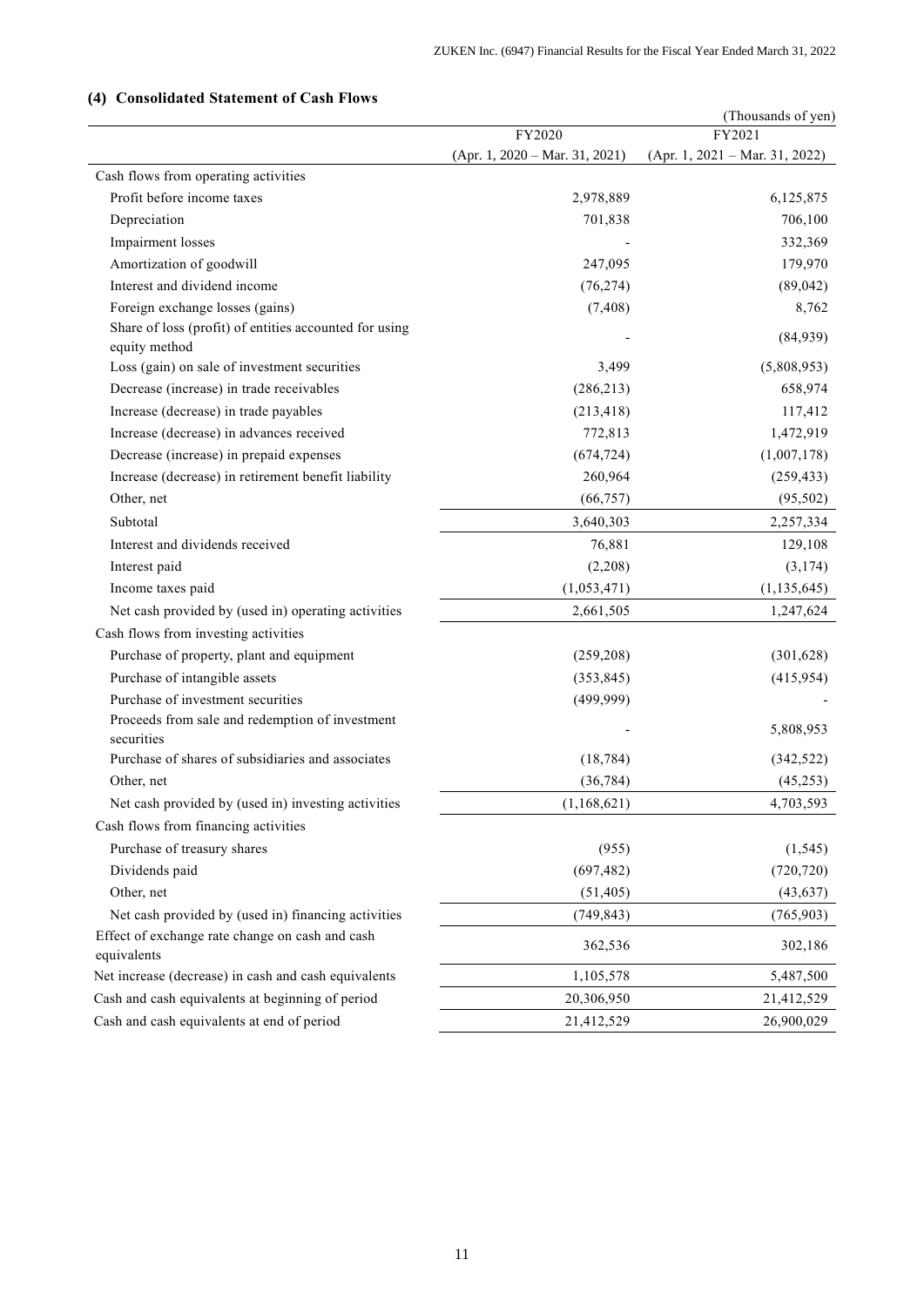#### <span id="page-13-0"></span>**(5) Notes to Consolidated Financial Statements**

#### <span id="page-13-1"></span>**Going Concern Assumption**

Not applicable.

#### <span id="page-13-2"></span>**Basis of Presenting the Consolidated Financial Statements**

1. Scope of consolidation

(1) Number of consolidated subsidiaries: 22

Main consolidated subsidiaries: Zuken USA Inc., Zuken GmbH, Zuken Limited, Zuken Tec Inc., Zuken NetWave Inc.

(2) Number of non-consolidated subsidiaries: 1

This subsidiary is not included in the scope of consolidation since it is a small-scale business whose total assets, net sales, profit (equity in earnings) and retained earnings (equity in earnings) have no significant effect on the overall results of consolidated financial statements.

2. Application of equity method

- (1) Number of affiliates accounted for under the equity method: 1 (Business Engineering Corporation) Business Engineering Corporation was included in the scope of application of the equity method due to additional acquisition of its shares in the current fiscal year.
- (2) Number of non-consolidated subsidiaries not accounted for under the equity method: 1

This subsidiary is not included in the scope of application of the equity method since it is a small-scale business whose profit (equity in earnings) and retained earnings (equity in earnings) have no significant effect on the overall results of consolidated financial statements.

#### 3. Fiscal year-ends of consolidated subsidiaries

Among the consolidated subsidiaries, the fiscal year-end of Zuken Korea Inc., Zuken Singapore Pte. Ltd. and Zuken Taiwan Inc. is the end of February, and the fiscal year-end of Zuken Shanghai Technical Center Co., Ltd. and Zuken Vitech Inc. is the end of December.

The consolidated financial statements include the financial statements of consolidated subsidiaries as of their fiscal year-ends. However, adjustments to the consolidated financial statements are made as needed for significant transactions at the above five subsidiaries with different fiscal year-ends that occur between their fiscal year-ends and the fiscal year-end for the consolidated financial statements.

#### 4. Accounting standards

- (1) Valuation standards and methods for principal assets
- (a) Securities
- Available-for-sale securities

|                                    | Other than shares, etc. with no market price: Stated at fair value. (Unrealized gain or loss is included in net assets. Cost of |
|------------------------------------|---------------------------------------------------------------------------------------------------------------------------------|
|                                    | securities sold is determined by the moving-average method.)                                                                    |
| Shares, etc. with no market price: | Mainly stated at cost determined by the moving-average method.                                                                  |

(b) Inventories

Valued at the cost method (the book value on the balance sheet is written down to reflect the effect of lower profitability). Merchandise: Primarily stated at cost, determined by the moving-average method.

- Finished goods and work in process: Stated at cost, determined by the specific identification method at the Company and its major consolidated subsidiaries, and stated at cost, determined by the periodic average method at some consolidated subsidiaries.
- Raw materials: Stated at cost, determined by the moving-average method at the Company, and stated at cost, determined by the specific identification method at major consolidated subsidiaries.
- Supplies: Stated at cost, determined by the last purchased price method at the Company and its major consolidated subsidiaries.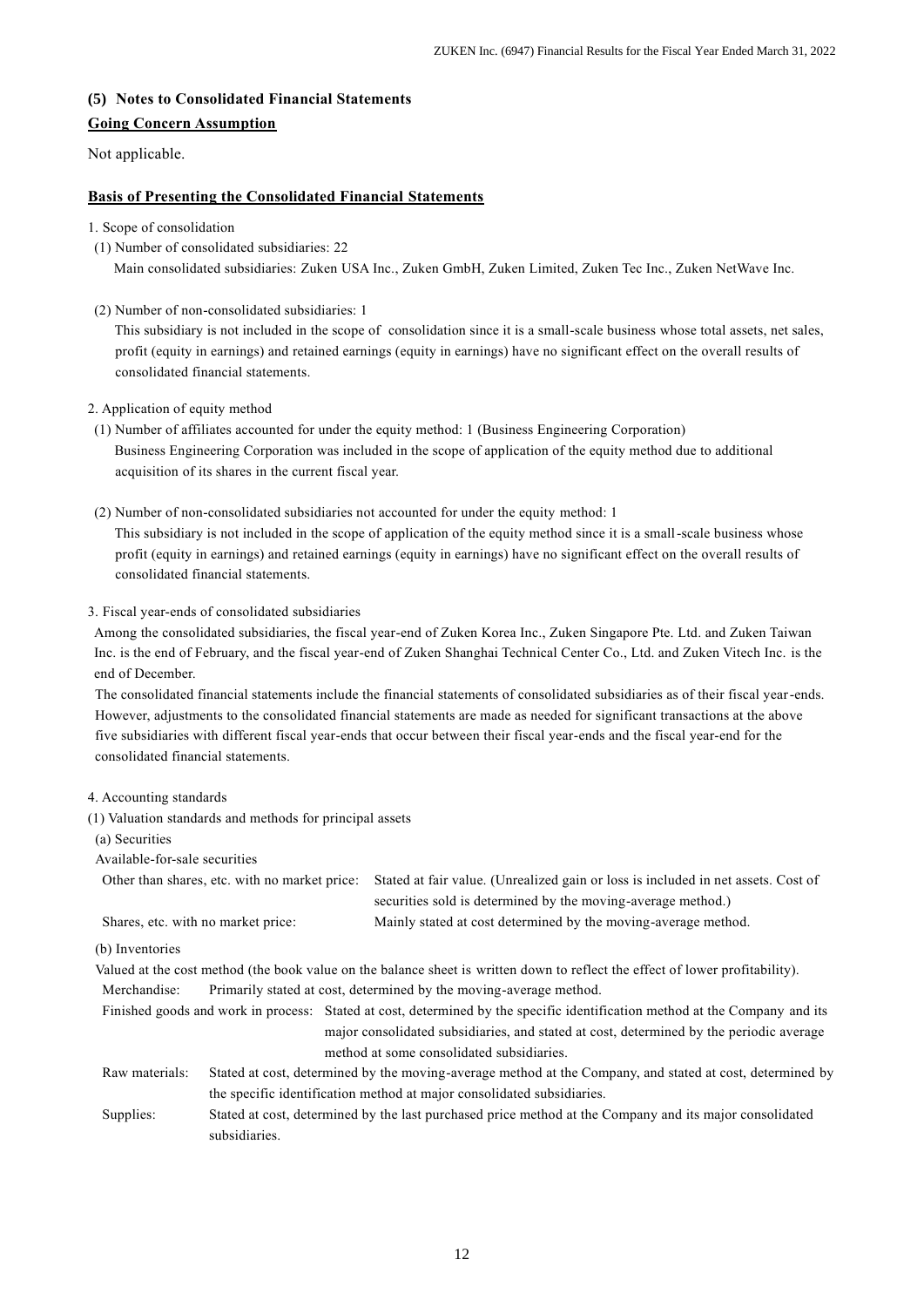#### (2) Depreciation and amortization of significant depreciable assets

(a) Property, plant and equipment (excluding leased assets)

Depreciation of property, plant and equipment at the Company and its domestic consolidated subsidiaries is calculated by the declining-balance method, except for facilities attached to buildings and structures acquired on or after April 1, 2016 and buildings (excluding attached facilities) of which depreciation is calculated by the straight-line method. Overseas consolidated subsidiaries compute depreciation mainly by the straight-line method.

Estimated useful lives of principle assets are as follows:

Buildings and structures: 3 years to 60 years

Tools, furniture and fixtures: 2 years to 20 years

#### (b) Intangible assets (excluding leased assets)

Software for sale at the Company and its domestic consolidated subsidiaries is amortized using the straight-line method over the period of validity starting when sales begin (not more than three years) and software for internal use at these companies is amortized using the straight-line method over the estimated useful lives (not more than five years).

Amortization of other intangible assets is calculated by the straight-line method.

(c) Leased assets

Depreciation of finance lease transactions where there is no transfer of ownership is calculated based on the straight-line method, assuming the lease period to be the useful lives and a residual value of zero.

#### (3) Recognition of significant allowances

(a) Allowance for doubtful accounts

To prepare for losses on doubtful accounts such as notes and account receivables-trade and loans receivable, allowances equal to the estimated amount of uncollectible receivables are booked for general receivables based on the historical writeoff ratio, and bad receivables based on case-by-case determination of collectibility.

(b) Provision for bonuses

To provide for employee bonus obligation, the Company and some consolidated subsidiaries provide an allowance at the amount based on the estimated bonus obligations.

(c) Provision for bonuses for directors (and other officers)

To provide for bonuses for directors (and other officers), the Company and some consolidated subsidiaries provide an allowance at the amount based on the estimated bonus obligations.

(4) Accounting for retirement benefit

(a) Allocation method for the estimated retirement benefit obligations

For the determination of retirement benefit obligations, the benefit formula standard is used as the method for allocating estimated retirement payments over the period ending in the current fiscal year.

(b) Accounting for actuarial gain or loss and past service cost

Past service cost is charged to expenses for the fiscal year when they are incurred.

Actuarial gain or loss is amortized and charged to expenses in the year following the fiscal year in which such gain or loss is recognized by the straight-line method over five years.

#### (5) Recognition of significant income and expenses

Significant performance obligations in major businesses concerning revenue from contracts with customers of the Company and its consolidated subsidiaries and the normal time when these obligations are satisfied (normal time of revenue recognition) are as follows.

The Zuken Group sells solutions involving processes extending from designs to production, primarily for manufacturers in the electronics, automobile and industrial equipment industries, and provides client services associated with these solutions. For the sale of solutions, the satisfaction of a performance obligation is judged to occur when a product is delivered to a customer because the customer has acquired control of the product at that time. Consequently, revenue is recognized when the product is delivered. For some products for which the Zuken Group performs the role of an agent for the provision of a good or service to the customer, the net amount obtained by deducting the amount paid to the supplier from the amount received from the customer is recognized as revenue. For the provision of client services, which are primarily product maintenance service contracts for a designated period, revenue is recognized as the associated obligation is satisfied during the contractual maintenance period.

Consideration for transactions are received within one year of the satisfaction of the corresponding obligation and there are no significant financial components.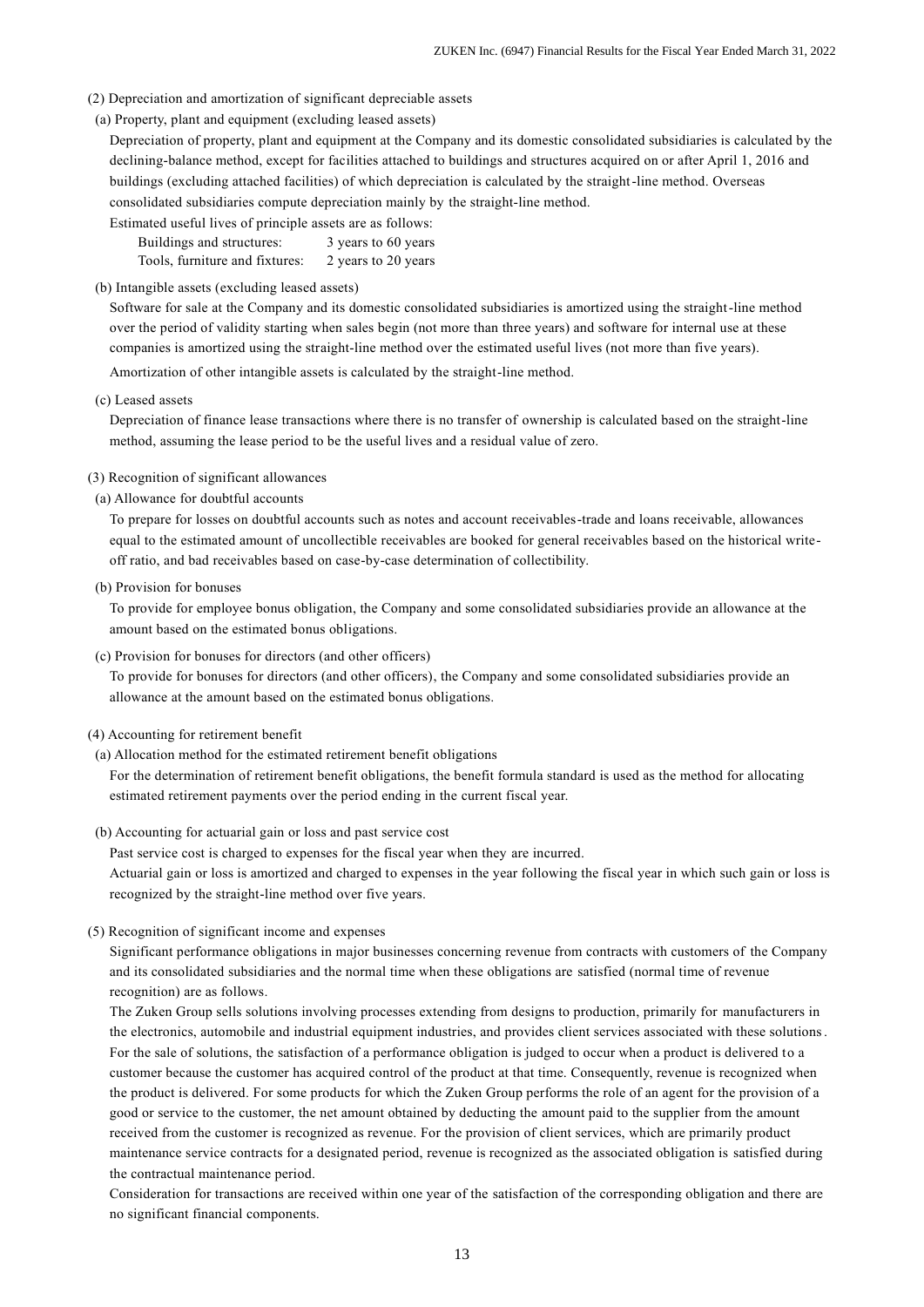#### (6) Translation of significant foreign currency-denominated assets and liabilities

Foreign currency receivables and payables are translated into Japanese yen at year-end exchange rates and resulting exchange gains or losses are recognized in current earnings. All assets and liabilities of overseas consolidated subsidiaries and affiliates are translated into Japanese yen at year-end exchange rates, and income and expenses into Japanese yen at the average of the exchange rates in effect during each fiscal period. The resulting exchange gains or losses are included in foreign currency translation adjustment and non-controlling interests in the net assets section.

#### (7) Goodwill amortization method and amortization period

Goodwill is amortized using the straight-line method within 15 years, with the number of years determined by the origin of the goodwill.

#### (8) Scope of cash and cash equivalents on the consolidated statement of cash flows

Cash and cash equivalents consist of cash on hand and readily available deposits and short-term investments which can be easily converted to cash and are exposed to little risk of a change in value.

### <span id="page-15-0"></span>**Changes in Accounting Policies**

#### 1. Application of the Accounting Standard for Revenue Recognition, etc.

Effective from the beginning of the fiscal year ended on March 31, 2022, Zuken applied the Accounting Standard for Revenue Recognition (ASBJ Statement No. 29, March 31, 2020) etc. Based on this standard, revenue expected to be received in exchange for the provision of goods and services is recognized when the control of the promised goods and services is transferred to customers. The main changes resulting from this application are as follows.

#### (1) Revenue recognition for sales of products

For some transactions, Zuken delivers the relevant products and provides free maintenance services within the warranty period based on the contract with the customer. Previously, Zuken did not recognize revenue for such maintenance services. However, Zuken has decided to identify performance obligations related to the delivery of products and performance obligations related to such maintenance services and recognize revenue when each performance obligation is satisfied.

#### (2) Revenue recognition for agent transactions

For some transactions, the Zuken Group previously recognized revenue based on the total amount of consideration received from the customer. However, for transactions in which the Zuken Group's role in providing goods or services to the customer is that of an agent, the Zuken Group has decided to recognize revenue based on the net amount received from the customer less th e amount paid to the supplier.

For the application of the Accounting Standard for Revenue Recognition, etc., in accordance with the transitional treatment prescribed in the proviso to Paragraph 84 of this standard, the cumulative effect of the retrospective application of the new accounting standard, if it is applied prior to the beginning of the current fiscal year, is added to or subtracted from retained earnings at the beginning of the current fiscal year. The new standard is then applied beginning with this amount of retained earnings.

As a result, net sales decreased 168,795 thousand yen, cost of sales decreased 187,484 thousand yen, and operating profit, ordinary profit and profit before income taxes increased 18,688 thousand yen each in the consolidated statement of income for the current fiscal year. In addition, the new standard reduced retained earnings at the beginning of the current fiscal year by 44,195 thousand yen.

Furthermore, in accordance with the transitional treatment prescribed in Paragraph 89-3 of the Accounting Standard for Revenue Recognition, Zuken has not presented information on revenue from contracts with customers broken down for the previous fiscal year.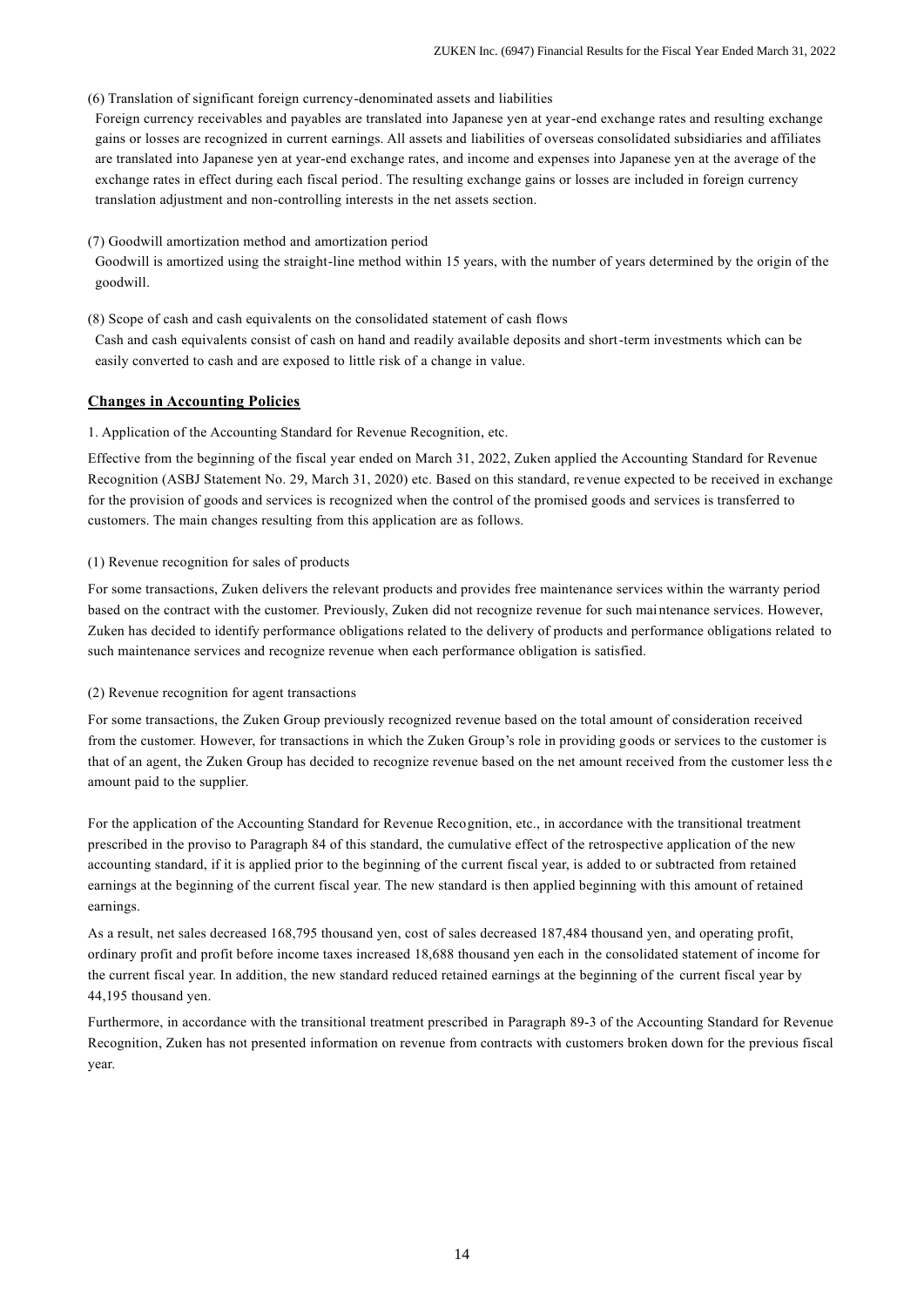2. Application of the Accounting Standards for Fair Value Measurement, etc.

Effective from the beginning of the fiscal year ended on March 31, 2022, Zuken applied the Accounting Standard for Fair Value Measurement (ASBJ Statement No. 30, July 4, 2019), etc. and has applied the new accounting policies set forth by the Accounting Standard for Fair Value Measurement, etc. prospectively in accordance with the transitional treatment prescribed in Paragraph 19 of the Accounting Standard for Fair Value Measurement and Paragraph 44-2 of the Accounting Standard for Financial Instruments (ASBJ Statement No. 10, July 4, 2019). There is no significant change in the calculation method of fair value as a result of this application.

In addition, Zuken decided to disclose notes on fair values of financial instruments grouped into different levels in the notes to Financial Instruments. However, in accordance with the transitional treatment prescribed in Paragraph 7-4 of the "Implementation Guidance on Disclosures about Fair Value of Financial Instruments" (ASBJ Guidance No. 19, July 4, 2019), the related notes are not presented for the previous fiscal year.

#### <span id="page-16-0"></span>**Notes to Consolidated Balance Sheet**

Investments and other assets for non-consolidated subsidiaries are as follows.

|                                |                       | (Thousands of yen)    |
|--------------------------------|-----------------------|-----------------------|
|                                | FY2020                | FY2021                |
|                                | (As of Mar. 31, 2021) | (As of Mar. 31, 2022) |
| Other (Investments in capital) | 1.500                 | 11.500                |

#### <span id="page-16-1"></span>**Notes to Consolidated Statement of Income**

1. Major items of selling, general and administrative expenses are as follows.

|                                  | (Thousands of yen)               |
|----------------------------------|----------------------------------|
| FY2020                           | FY2021                           |
| $(Apr. 1, 2020 - Mar. 31, 2021)$ | $(Apr. 1, 2021 - Mar. 31, 2022)$ |
| 5,938,961                        | 6,320,617                        |
| 587,815                          | 594,699                          |
|                                  | 10,447                           |
| 611,517                          | 645,282                          |
| 101,900                          | 112,100                          |
| 499,755                          | 543,607                          |
| 4,174,951                        | 4,190,462                        |
|                                  |                                  |

2. Total amount of research and development expenses included in general and administrative expenses

|                                  | (Thousands of yen)               |
|----------------------------------|----------------------------------|
| FY2020                           | FY2021                           |
| $(Apr. 1, 2020 - Mar. 31, 2021)$ | $(Apr. 1, 2021 - Mar. 31, 2022)$ |
| 4.174.951                        | 4,190,462                        |

3. Breakdown of gain on sales of non-current assets is as follows.

|                               |                                  | (Thousands of yen)               |
|-------------------------------|----------------------------------|----------------------------------|
|                               | FY2020                           | FY2021                           |
|                               | $(Apr. 1, 2020 - Mar. 31, 2021)$ | $(Apr. 1, 2021 - Mar. 31, 2022)$ |
| Vehicles                      | 1,276                            | 1,024                            |
| Tools, furniture and fixtures | 116                              |                                  |
| Total                         | 1.392                            | 1.075                            |

4. Breakdown of loss on disposal of non-current assets is as follows.

|                               |                                  | (Thousands of yen)               |
|-------------------------------|----------------------------------|----------------------------------|
|                               | FY2020                           | FY2021                           |
|                               | $(Apr. 1, 2020 - Mar. 31, 2021)$ | $(Apr. 1, 2021 - Mar. 31, 2022)$ |
| Telephone subscription rights |                                  | 16,615                           |
| Buildings, etc.               | 106                              | 3,374                            |
| Software and others           | 20.261                           | 562                              |
| Total                         | 20,368                           | 20,552                           |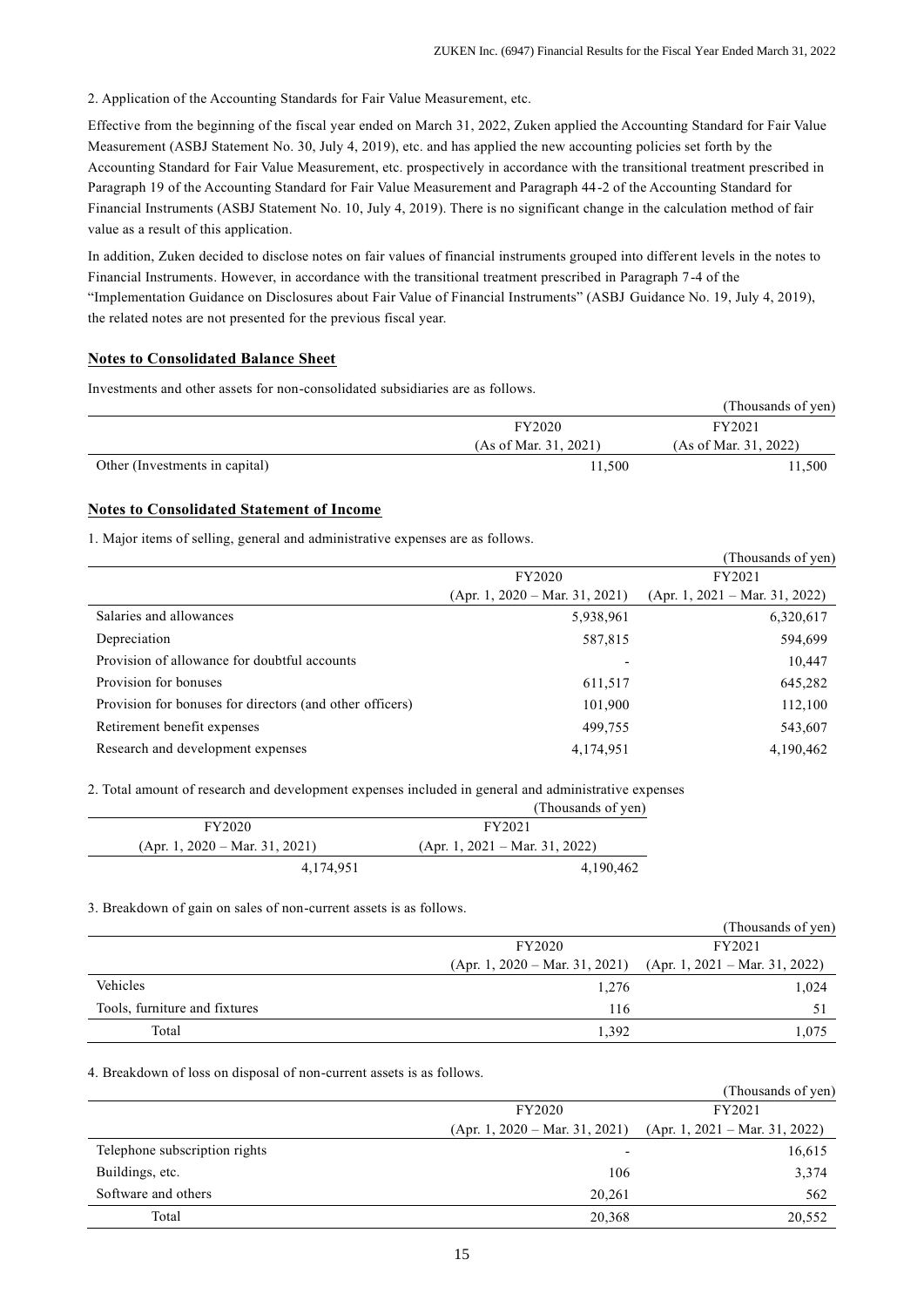# <span id="page-17-0"></span>**Notes to Consolidated Statement of Comprehensive Income**

Re-classification adjustments and tax effect with respect to other comprehensive income

|                                                        |                                  | (Thousands of yen)               |
|--------------------------------------------------------|----------------------------------|----------------------------------|
|                                                        | FY2020                           | FY2021                           |
|                                                        | $(Apr. 1, 2020 - Mar. 31, 2021)$ | $(Apr. 1, 2021 - Mar. 31, 2022)$ |
| Valuation difference on available-for-sale securities: |                                  |                                  |
| Amount incurred during the period                      | 3,232,226                        | 1,442,622                        |
| Re-classification adjustments                          |                                  | (5,808,953)                      |
| Before tax effect adjustments                          | 3,232,226                        | (4,366,330)                      |
| Tax effect                                             | (989,061)                        | 1,336,097                        |
| Valuation difference on available-for-sale securities  | 2,243,164                        | (3,030,233)                      |
| Foreign currency translation adjustment:               |                                  |                                  |
| Amount incurred during the period                      | 135,461                          | 105,075                          |
| Remeasurements of defined benefit plans, net of tax:   |                                  |                                  |
| Amount incurred during the period                      | (74, 692)                        | (11, 572)                        |
| Re-classification adjustments                          | 159,071                          | 436,288                          |
| Before tax effect adjustments                          | 84,379                           | 424,715                          |
| Tax effect                                             | 16,678                           | 13,598                           |
| Remeasurements of defined benefit plans, net of tax    | 101,057                          | 438,313                          |
| Share of other comprehensive income of entities        |                                  |                                  |
| accounted for using equity method:                     |                                  |                                  |
| Amount incurred during the period                      |                                  | (16,392)                         |
| Total other comprehensive income                       | 2,479,684                        | (2,503,236)                      |

# <span id="page-17-1"></span>**Notes to Consolidated Statement of Changes in Equity**

# FY2020 (Apr. 1, 2020 – Mar. 31, 2021)

| 1. Type of share and number of shares of outstanding shares and treasury shares | (Shares)                     |                          |          |                     |
|---------------------------------------------------------------------------------|------------------------------|--------------------------|----------|---------------------|
|                                                                                 | Number of shares<br>Increase |                          | Decrease | Number of shares    |
|                                                                                 | as of Apr. 1, 2020           |                          |          | as of Mar. 31, 2021 |
| Outstanding shares                                                              |                              |                          |          |                     |
| Common stock                                                                    | 23, 267, 169                 | $\overline{\phantom{0}}$ | -        | 23, 267, 169        |
| Total                                                                           | 23,267,169                   | $\overline{\phantom{0}}$ |          | 23, 267, 169        |
| Treasury shares                                                                 |                              |                          |          |                     |
| Common stock (Note)                                                             | 17,680                       | 346                      | -        | 18,026              |
| Total                                                                           | 17,680                       | 346                      | -        | 18,026              |

Note:Number of treasury shares of common stock increased 346 shares due to the acquisition of odd-lot shares.

#### 2. Dividends

(1) Dividend payment

| Resolution                                        | Type of share   | Total dividends<br>(Thousands of yen) | Dividend per<br>share (Yen) | Record date   | Effective date |
|---------------------------------------------------|-----------------|---------------------------------------|-----------------------------|---------------|----------------|
| General Shareholders'<br>Meeting on Jun. 26, 2020 | Common<br>stock | 348,742                               |                             | Mar. 31, 2020 | Jun. 29, 2020  |
| Board of Directors' meeting<br>on Nov. 9, 2020    | Common<br>stock | 348,739                               |                             | Sep. 30, 2020 | Dec. 2, 2020   |

(2) Dividends with a record date in the current fiscal year but an effective date in the following fiscal year

| Resolution                                        | Type of<br>share | Total dividends<br>(Thousands of yen) | Source of<br>funds   | Dividend per<br>share (Yen) | Record date                   | Effective date |
|---------------------------------------------------|------------------|---------------------------------------|----------------------|-----------------------------|-------------------------------|----------------|
| General Shareholders'<br>Meeting on Jun. 29, 2021 | ∴ommon<br>stock  | 348,737                               | Retained<br>earnings |                             | Mar. 31, 2021   Jun. 30, 2021 |                |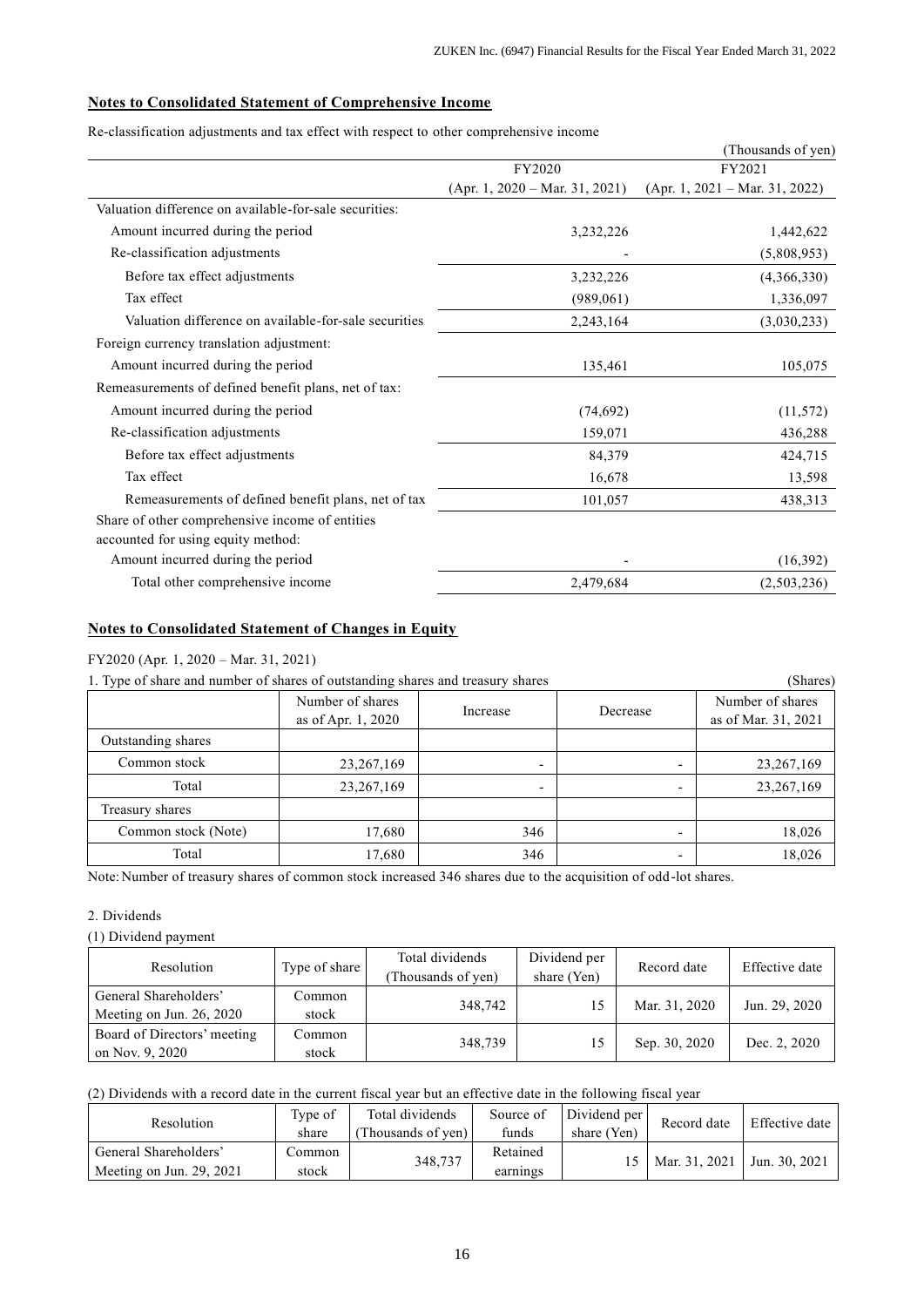#### FY2021 (Apr. 1, 2021 – Mar. 31, 2022)

| 1. Type of share and number of shares of outstanding shares and treasury shares | (Shares)                               |                          |          |                                         |
|---------------------------------------------------------------------------------|----------------------------------------|--------------------------|----------|-----------------------------------------|
|                                                                                 | Number of shares<br>as of Apr. 1, 2021 | Increase                 | Decrease | Number of shares<br>as of Mar. 31, 2022 |
| Outstanding shares                                                              |                                        |                          |          |                                         |
| Common stock                                                                    | 23, 267, 169                           | -                        |          | 23, 267, 169                            |
| Total                                                                           | 23, 267, 169                           | $\overline{\phantom{0}}$ | -        | 23, 267, 169                            |
| Treasury shares                                                                 |                                        |                          |          |                                         |
| Common stock (Note)                                                             | 18,026                                 | 445                      |          | 18,471                                  |
| Total                                                                           | 18,026                                 | 445                      |          | 18,471                                  |

Note:Number of treasury shares of common stock increased 445 shares due to the acquisition of odd-lot shares.

#### 2. Dividends

(1) Dividend payment

| Resolution                                        | Type of share   | Total dividends<br>(Thousands of yen) | Dividend per<br>share (Yen) | Record date   | Effective date |
|---------------------------------------------------|-----------------|---------------------------------------|-----------------------------|---------------|----------------|
| General Shareholders'<br>Meeting on Jun. 29, 2021 | Common<br>stock | 348,737                               |                             | Mar. 31, 2021 | Jun. 30, 2021  |
| Board of Directors' meeting<br>on Nov. 8, 2021    | Common<br>stock | 371.982                               |                             | Sep. 30, 2021 | Dec. 2, 2021   |

(2) Dividends with a record date in the current fiscal year but an effective date in the following fiscal year

| Resolution                                        | Type of<br>share | Total dividends<br>(Thousands of yen) | Source of<br>funds   | Dividend per<br>share (Yen) | Record date                   | Effective date |
|---------------------------------------------------|------------------|---------------------------------------|----------------------|-----------------------------|-------------------------------|----------------|
| General Shareholders'<br>Meeting on Jun. 29, 2022 | ∴ommon<br>stock  | 488.222                               | Retained<br>earnings | 21                          | Mar. 31, 2022   Jun. 30, 2022 |                |

#### <span id="page-18-0"></span>**Notes to Consolidated Statement of Cash Flows**

Reconciliation of cash and cash equivalents at end of period and amount of consolidated balance sheet is made as follows.

|                                                |                                  | (Thousands of yen)               |
|------------------------------------------------|----------------------------------|----------------------------------|
|                                                | FY2020                           | FY2021                           |
|                                                | $(Apr. 1, 2020 - Mar. 31, 2021)$ | $(Apr. 1, 2021 - Mar. 31, 2022)$ |
| Cash and deposits                              | 21,693,586                       | 27, 191, 189                     |
| Time deposit with maturities over three months | (281, 057)                       | (291, 160)                       |
| Cash and cash equivalents                      | 21,412,529                       | 26,900,029                       |

#### <span id="page-18-1"></span>**Financial Instruments**

1. Conditions of financial instruments

(1) Policy for handling financial instruments

Safety is the highest priority of the Zuken Group when investing funds in financial instruments, while also taking into accou nt credit risk, interest rates and other factors. Funds are invested in financial instruments that are believed to have an extremely small risk of the value falling below face value.

(2) Details of financial instruments, their risks and risk management system

Notes and accounts receivable-trade, which are operating receivables, are vulnerable to credit risk associated with customers. The Company performs rigorous credit management for each customer and supervise payment dates and balances. In addition, there are measures to quickly identify doubtful receivables caused by a decline in a customer's financial soundness or other event and to reduce the amount of these receivables.

Marketable securities and investment securities, and shares of subsidiaries and associates are mainly stock of companies with relationships with the Zuken Group and bond investment trusts. These securities are vulnerable to risk associated with changes in their market prices. The Company periodically checks fair values, the financial condition of issuers and other items in or der to quickly identify securities that may need to be written down and reduce the amount of these securities.

Accounts payable-trade, which is operating debt, is mostly due within one year.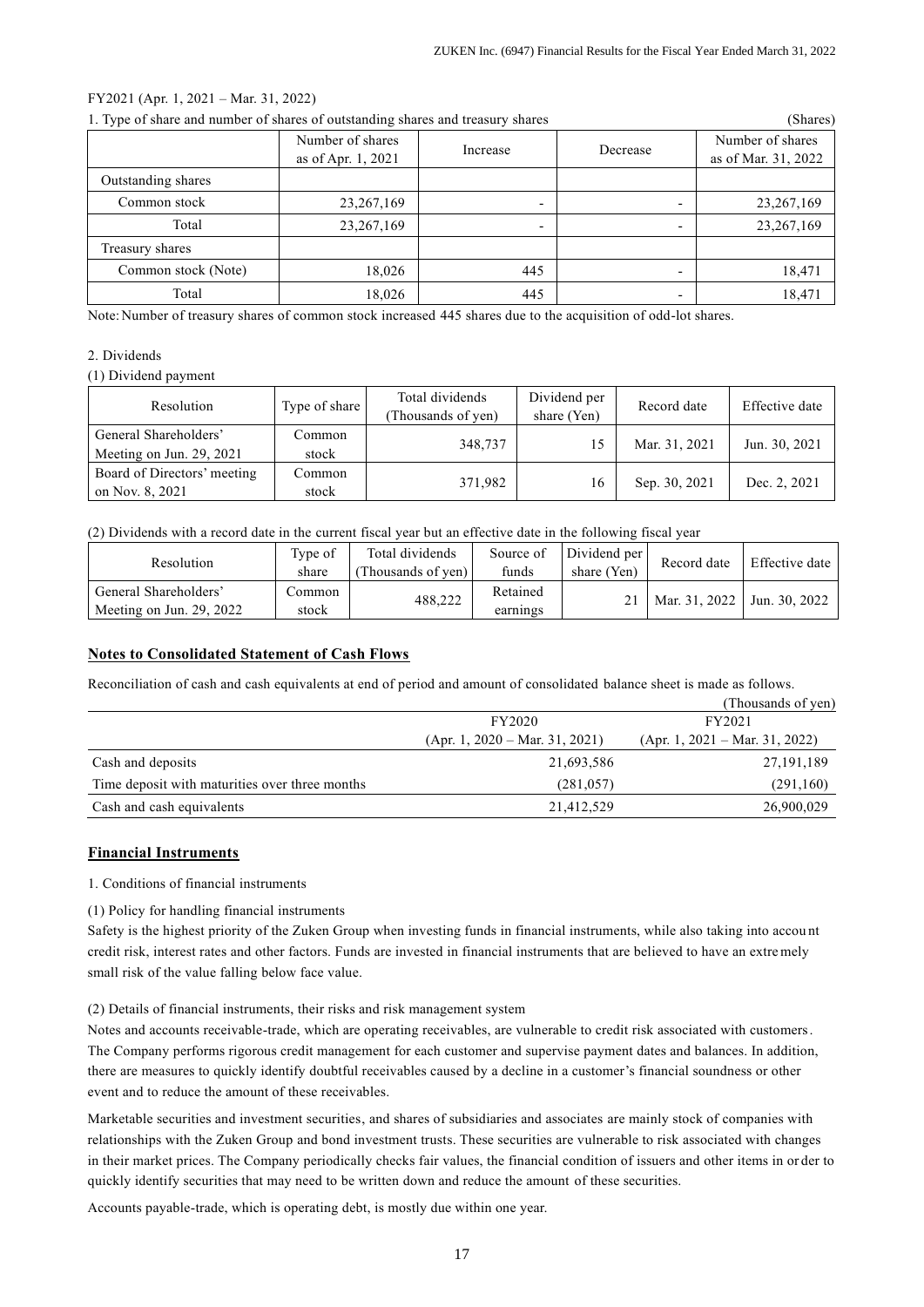(3) Supplemental explanation concerning fair values, etc. of financial instruments

As the calculation of fair value of the financial instruments incorporates varying factors, the amount may vary if different assumptions are used.

2. Items related to fair values of financial instruments

The book value, fair value, and their differences are shown as follows.

#### FY2020 (As of Mar. 31, 2021)

|                                                    |            |            | (Thousands of yen) |
|----------------------------------------------------|------------|------------|--------------------|
|                                                    | Book value | Fair value | Difference         |
| Marketable securities and investment<br>securities | 15,424,207 | 15,424,207 |                    |
| Assets total                                       | 15,424,207 | 15,424,207 |                    |

Notes: 1. Matters concerning determination of fair value of financial instruments and marketable securities

#### Assets

Marketable securities and investment securities

For fair value of the financial instruments in these categories, stocks are valued based on their prices on securities exchanges. Fair value of bond investment trusts is deemed to be equal to its carrying amount. Please refer to the section "Marketable Securities" for information about securities categorized by purpose.

2. Financial instruments whose fair values are deemed to be extremely difficult to measure

|                 | (Thousands of yen) |
|-----------------|--------------------|
| Item            | Book value         |
| Unlisted stocks | 389,800            |

These instruments are not included in the above table because there are no market prices and the fair values are deemed to be extremely difficult to measure.

#### FY2021 (As of Mar. 31, 2022)

|                                                    |            |            | (Thousands of yen) |
|----------------------------------------------------|------------|------------|--------------------|
|                                                    | Book value | Fair value | Difference         |
| Marketable securities and investment<br>securities | 9,425,192  | 9,424,022  | (1,170)            |
| Shares of subsidiaries and associates              | 2,002,416  | 4,795,312  | 2,792,896          |
| Assets total                                       | 11,427,608 | 14,219,334 | 2,791,726          |

(\*1) Cash and deposits, notes receivable-trade, accounts receivable-trade, and accounts payable-trade are omitted, because they include cash, and fair value of deposits, notes receivable-trade, accounts receivable-trade, and accounts payable-trade are deemed to be equal to their carrying amount as they are settled within a short period of time.

(\*2) Shares with no market price are not included in "marketable securities and investment securities." Book value of these financial instruments are as follows.

|                 | (Thousands of yen) |
|-----------------|--------------------|
| Item            | Book value         |
| Unlisted stocks | 389,800            |

Note: Balance of money claims and marketable securities with maturity scheduled to be redeemed in the subsequent fiscal years

#### FY2020 (As of Mar. 31, 2021)

|                                        |                     |                   |                   | (Thousands of yen) |
|----------------------------------------|---------------------|-------------------|-------------------|--------------------|
|                                        | Due within one year | One to five years | Five to ten years | Over ten years     |
| Cash and deposits                      | 21,693,586          |                   |                   |                    |
| Notes and accounts<br>receivable-trade | 6,806,824           |                   |                   |                    |
| Total                                  | 28,500,410          |                   |                   |                    |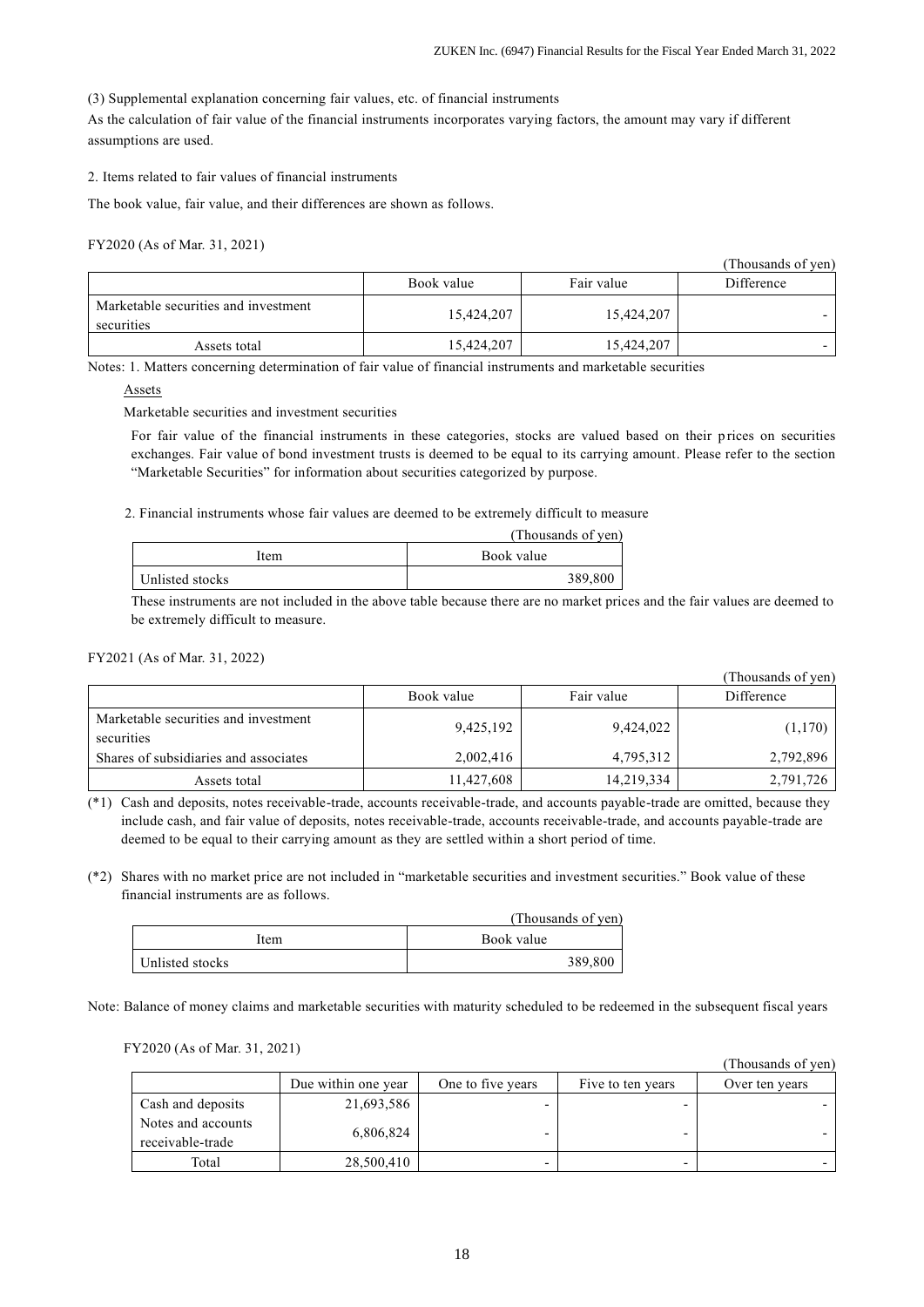#### FY2021 (As of Mar. 31, 2022)

|                        |                     |                   |                   | (Thousands of yen) |
|------------------------|---------------------|-------------------|-------------------|--------------------|
|                        | Due within one year | One to five years | Five to ten years | Over ten years     |
| Cash and deposits      | 27, 191, 189        |                   |                   |                    |
| Notes receivable-trade | 383,412             |                   |                   |                    |
| Accounts receivable-   | 5,647,008           |                   |                   |                    |
| trade                  |                     |                   |                   |                    |
| Total                  | 33,221,610          |                   |                   |                    |

3. Fair values of financial instruments grouped into different levels

The fair values of financial instruments are classified into the following three levels based on the observability and materiality of inputs used to calculate the fair values.

Level 1 fair value: Of the inputs used for calculating observable fair value, fair values calculated using market prices for assets and liabilities subject to the calculation of fair values in an active market.

Level 2 fair value: Of the inputs used for calculating observable fair value, fair values calculated using i nputs concerning the calculation of fair value other than the inputs used for level 1 fair value.

Level 3 fair value: Fair value calculated by using inputs concerning the calculation of fair values that cannot be observed.

When more than one input that has a significant effect on the calculation of fair value is used, the resulting fair value is classified as the lowest level for fair value calculation from among the levels of the inputs used.

(1) Financial instruments recorded in the consolidated balance sheet at fair value

FY2021 (As of Mar. 31, 2022)

|                                                                                        |           |         |            | (Thousands of yen) |
|----------------------------------------------------------------------------------------|-----------|---------|------------|--------------------|
|                                                                                        |           |         | Fair value |                    |
| Item                                                                                   | Level 1   | Level 2 | Level 3    | Total              |
| Marketable securities and<br>investment securities<br>Available-for-sale<br>securities |           |         |            |                    |
| <b>Shares</b>                                                                          | 2,725,192 | -       |            | 2,725,192          |
| Assets total                                                                           | 2,725,192 |         |            | 2,725,192          |

(2) Financial instruments other than those recorded in the consolidated balance sheet at fair value

FY2021 (As of Mar. 31, 2022)

Item Fair value Level 1 Level 2 Level 3 Total Marketable securities and investment securities Available-for-sale securities Bond investment trusts and the set of the set of the set of the set of the set of the set of the set of the set of the set of the set of the set of the set of the set of the set of the set of the set of the set of the set Shares of subsidiaries and  $4,795,312$   $4,795,312$   $4,795,312$ Assets total 11,494,142 (4,795,312 | 6,698,830 | 11,494,142

Note: Explanation of the evaluation method and inputs used for calculating fair values

Securities and investment securities

Listed stock is valued by using market prices. These fair values are classified as level 1 fair value because listed securities are traded in an active market.

Bond investment trusts are valued by using the reference prices announced by financial institutions that trade these bonds. These prices are not recognized as market prices in an active market and, as a result, the fair values are categorized as level 2 fair value.

(Thousands of yen)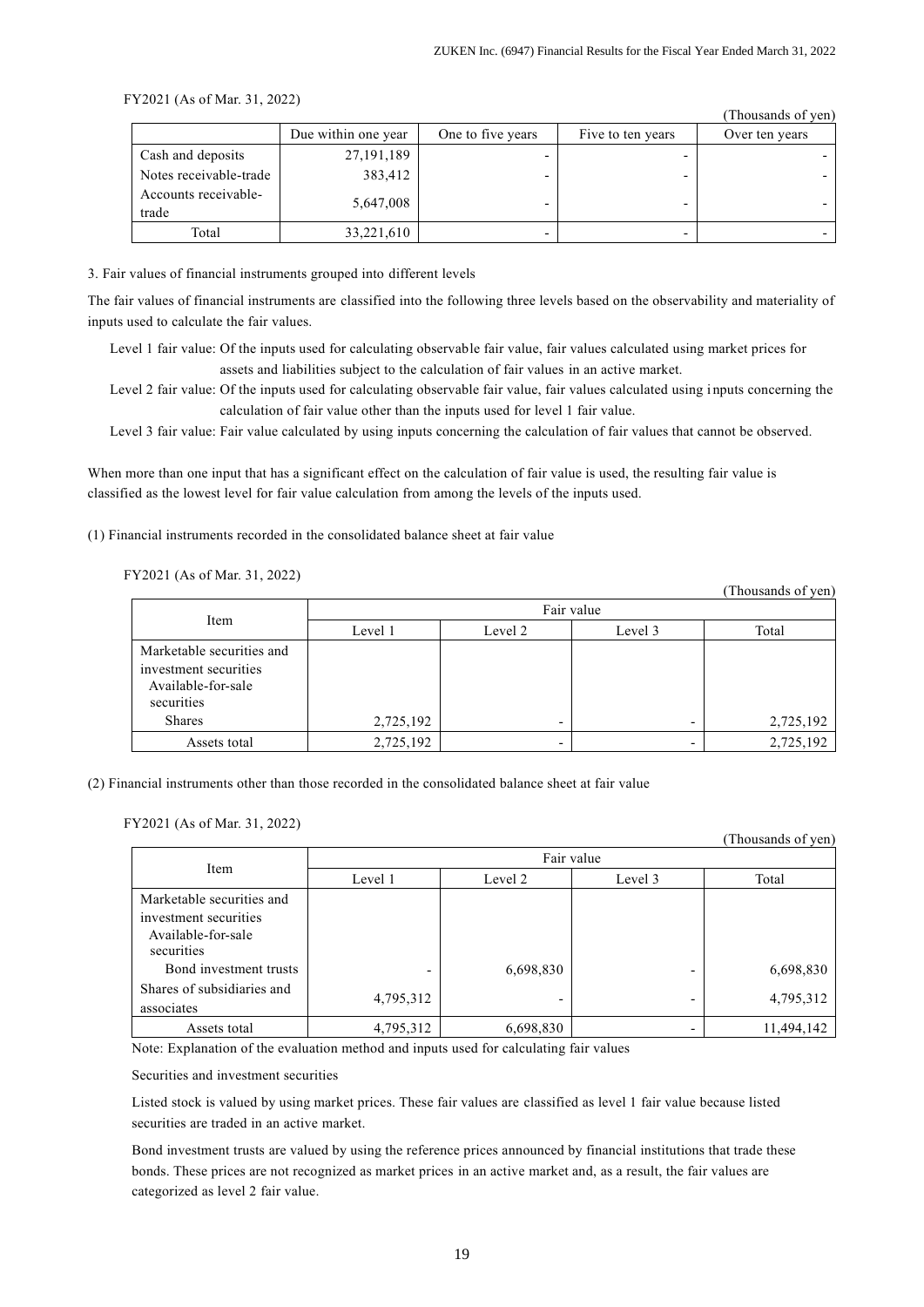# <span id="page-21-0"></span>**Marketable Securities**

# 1. Available-for-sale securities

FY2020 (As of Mar. 31, 2021)

| $1.12020$ (110 01 141 $0.51$ , $2021$ )  |            |                  | (Thousands of yen)        |
|------------------------------------------|------------|------------------|---------------------------|
| Type                                     | Book value | Acquisition cost | Unrealized gains (losses) |
| Securities with book value that exceeds  |            |                  |                           |
| acquisition cost                         |            |                  |                           |
| $(1)$ Shares                             | 8,724,207  | 2,225,591        | 6,498,616                 |
| $(2)$ Bonds                              |            |                  |                           |
| $(3)$ Others                             |            |                  |                           |
| Sub-total                                | 8,724,207  | 2,225,591        | 6,498,616                 |
| Securities with book value not exceeding |            |                  |                           |
| acquisition cost                         |            |                  |                           |
| $(1)$ Shares                             |            |                  |                           |
| $(2)$ Bonds                              |            |                  |                           |
| $(3)$ Others                             | 6,700,000  | 6,700,000        |                           |
| Sub-total                                | 6,700,000  | 6,700,000        |                           |
| Total                                    | 15,424,207 | 8,925,591        | 6,498,616                 |

Note: Unlisted stocks (book value of 389,800 thousand yen) are not included in available-for-sale securities in the above table because there are no market prices and the fair values are deemed to be extremely difficult to measure.

FY2021 (As of Mar. 31, 2022)

| $1 + 20 = 1$ (1.10 0.1  0.1, 2022)       |            |                  | (Thousands of yen)        |
|------------------------------------------|------------|------------------|---------------------------|
| Type                                     | Book value | Acquisition cost | Unrealized gains (losses) |
| Securities with book value that exceeds  |            |                  |                           |
| acquisition cost                         |            |                  |                           |
| $(1)$ Shares                             | 2,244,850  | 92,907           | 2,151,942                 |
| $(2)$ Bonds                              |            |                  |                           |
| $(3)$ Others                             |            |                  |                           |
| Sub-total                                | 2,244,850  | 92,907           | 2,151,942                 |
| Securities with book value not exceeding |            |                  |                           |
| acquisition cost                         |            |                  |                           |
| $(1)$ Shares                             | 480,342    | 499,999          | (19,657)                  |
| $(2)$ Bonds                              |            |                  |                           |
| $(3)$ Others                             | 6,700,000  | 6,700,000        |                           |
| Sub-total                                | 7,180,342  | 7,199,999        | (19, 657)                 |
| Total                                    | 9,425,192  | 7,292,906        | 2,132,285                 |

Note: Unlisted stocks (book value of 389,800 thousand yen) are not included in available-for-sale securities in the above table because these securities are shares with no market price.

#### 2. Available-for-sale securities sold

FY2020 (Apr. 1, 2020 – Mar. 31, 2021)

|             |              |                          | (Thousands of yen) |
|-------------|--------------|--------------------------|--------------------|
| Type        | Sales amount | Aggregate gains          | Aggregate losses   |
| (1) Shares  |              |                          | 3,499              |
| $(2)$ Bonds |              |                          |                    |
| (3) Others  | -            | $\overline{\phantom{a}}$ |                    |
| Total       |              |                          | 3,499              |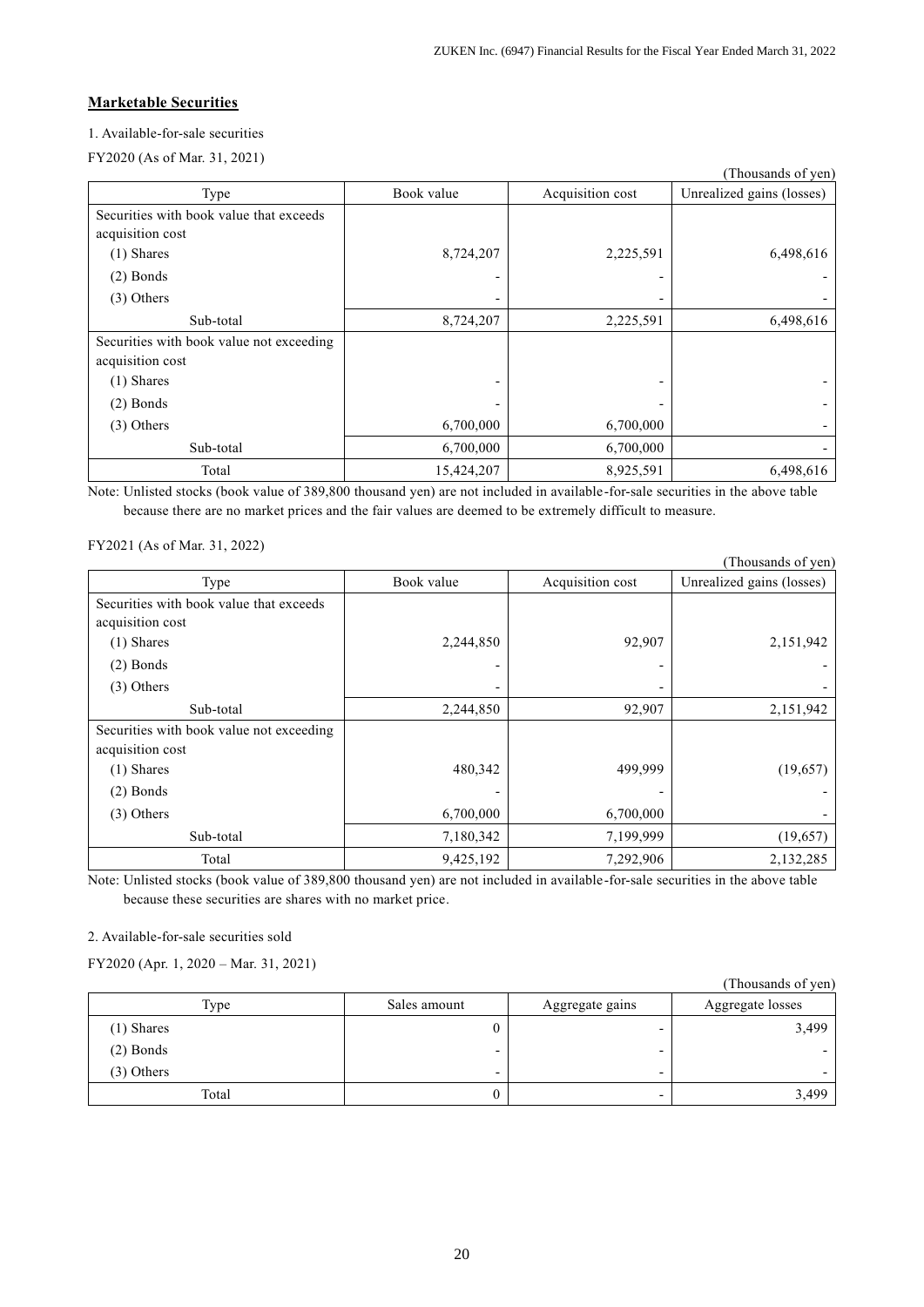#### FY2021 (Apr. 1, 2021– Mar. 31, 2022)

|             |              |                          | (Thousands of yen) |
|-------------|--------------|--------------------------|--------------------|
| Type        | Sales amount | Aggregate gains          | Aggregate losses   |
| (1) Shares  | 5,808,953    | 5,808,953                |                    |
| $(2)$ Bonds |              | -                        |                    |
| (3) Others  |              | $\overline{\phantom{0}}$ |                    |
| Total       | 5,808,953    | 5,808,953                |                    |

#### <span id="page-22-0"></span>**Segment Information**

1. General information about reportable segments

Reportable segments of the Zuken Group are based on the group's components from which financial information can be obtained separately, so that CEO can judge how to distribute management resources and to periodically evaluate its performance.

The Zuken Group is engaged in solutions business including research and development, manufacturing and sales activities involving processes extending from design to production and related client services especially in electronics, automotive and industrial equipment manufacturing sectors. In the domestic market, the Company and its domestic affiliates are in charge and in overseas, each sales subsidiary which is an independent management unit in each country is in charge in Europe (mainly UK, Germany, and France), Americas, and Asia (mainly Korea, Singapore, and China).

Therefore, the Zuken Group consists of segments based on the sales structure. Reportable segments are divided into following four areas: Japan, Europe, Americas, and Asia. Each reportable segment consists of sales of solutions for processes extending from designs to production and related client services especially in electronics, automotive and industrial equipment manufacturing sectors.

2. Basis of measurement for net sales, profit or loss, segment assets, and other material items for each reportable segment

The accounting treatment methods for reportable segments are the same as those listed in the section "Basis of Presenting the Consolidated Financial Statements."

Profits for reportable segments are operating profit figures in the consolidated statement of income.

Intersegment sales or transfers are based on market price.

3. Information about net sales, profit or loss, segment assets, and other material items for each reportable segment

FY2020 (Apr. 1, 2020 – Mar. 31, 2021)

| (Thousands of yen)                                                 |              |                    |           |           |            |                    |                      |
|--------------------------------------------------------------------|--------------|--------------------|-----------|-----------|------------|--------------------|----------------------|
|                                                                    |              | Reportable segment |           |           |            |                    | Appropriated amount  |
|                                                                    |              |                    |           |           |            | Adjustment         | in the consolidated  |
|                                                                    | Japan        | Europe             | Americas  | Asia      | Total      | amount<br>(Note 1) | financial statements |
|                                                                    |              |                    |           |           |            |                    | (Note 2)             |
| Net sales                                                          |              |                    |           |           |            |                    |                      |
| Sales to third parties                                             | 21,108,651   | 4,497,330          | 1,958,050 | 1,255,232 | 28,819,265 |                    | 28,819,265           |
| Intersegment sales or transfers                                    | 1,002,620    | 934,976            | 50,230    | 108,072   | 2,095,900  | (2,095,900)        |                      |
| Total                                                              | 22, 111, 272 | 5,432,307          | 2,008,280 | 1,363,304 | 30,915,165 | (2,095,900)        | 28,819,265           |
| Segment profit                                                     | 2,359,957    | 62,215             | 134,060   | 339,048   | 2,895,281  | (3,897)            | 2,891,384            |
| Segment assets                                                     | 23,647,836   | 6,933,455          | 1,635,837 | 1,731,178 | 33,948,307 | 23,219,769         | 57,168,076           |
| Other items                                                        |              |                    |           |           |            |                    |                      |
| Depreciation                                                       | 558,347      | 103,971            | 13,992    | 25,527    | 701,838    |                    | 701,838              |
| Amortization of goodwill                                           | 134,895      | 99,579             | 12,621    |           | 247,095    |                    | 247,095              |
| Increase in property, plant and<br>equipment and intangible assets | 525,762      | 79,299             | 8,226     | 2,593     | 615,881    |                    | 615,881              |

Notes: 1. Contents of adjustments are as follows.

(1) Adjustment amount in segment profit includes amount of -3,897 thousand yen eliminated for intersegment transactions.

(2) Adjustment amount in segment assets includes amount of -5,023,933 thousand yen eliminated for intersegment transactions and total company assets of 28,243,702 thousand yen. The total company assets are mainly composed of surplus funds (deposits and marketable securities), and long-term invested assets (investment securities) of the Company.

2. Segment profit is adjusted with operating profit in the consolidated statement of income.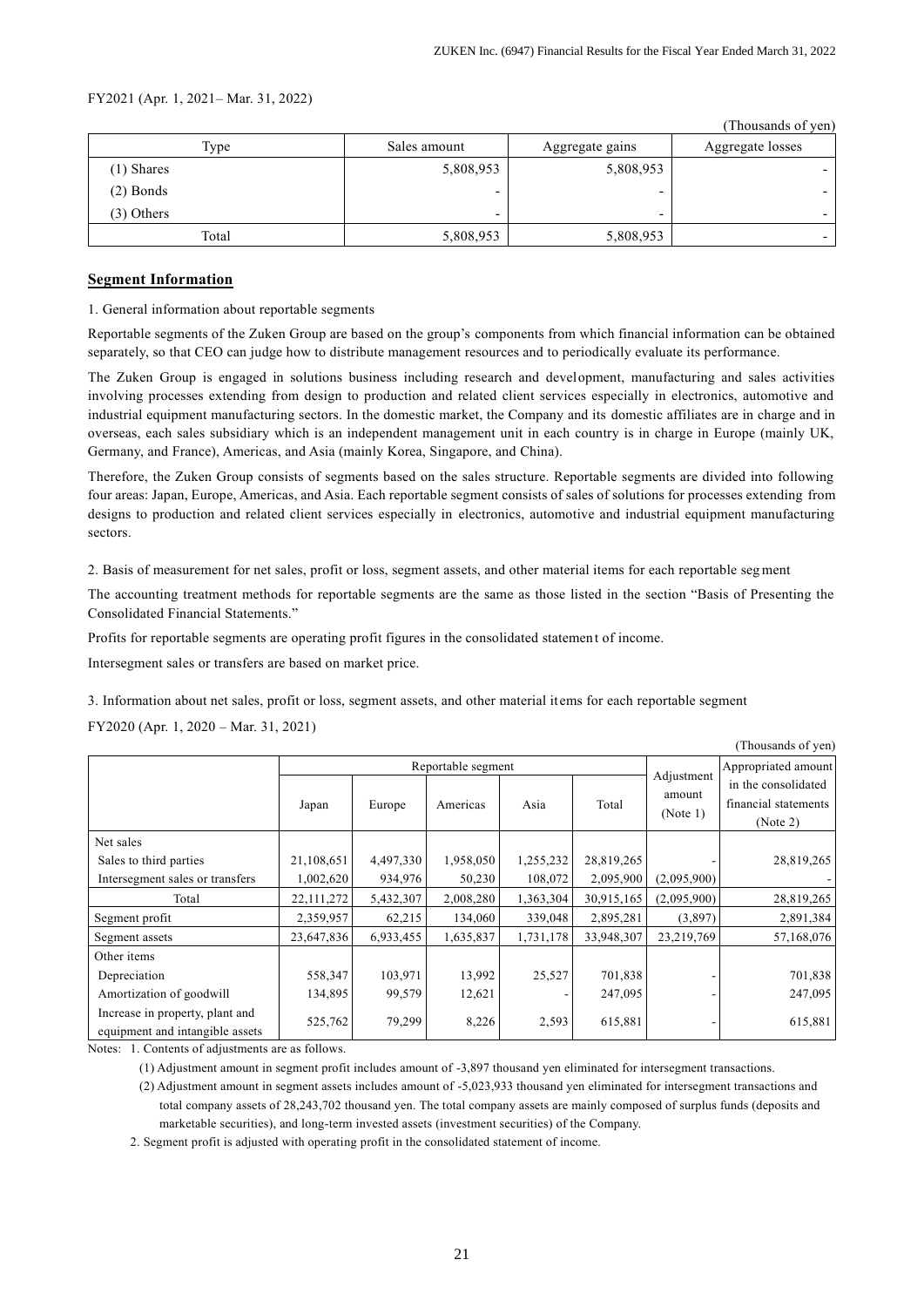#### FY2021 (Apr. 1, 2021 – Mar. 31, 2022)

| (Thousands of yen)                |                    |           |           |           |                     |                                  |                                             |
|-----------------------------------|--------------------|-----------|-----------|-----------|---------------------|----------------------------------|---------------------------------------------|
|                                   | Reportable segment |           |           |           | Appropriated amount |                                  |                                             |
|                                   | Japan              | Europe    | Americas  | Asia      | Total               | Adjustment<br>amount<br>(Note 1) | in the consolidated<br>financial statements |
|                                   |                    |           |           | (Note 2)  |                     |                                  |                                             |
| Net sales                         |                    |           |           |           |                     |                                  |                                             |
| Solutions                         | 13,796,557         | 2,772,256 | 1,219,996 | 567,263   | 18,356,073          |                                  | 18,356,073                                  |
| Client services                   | 8,636,541          | 2,628,635 | 1,026,823 | 854,192   | 13,146,192          |                                  | 13,146,192                                  |
| Sales to third parties            | 22,433,098         | 5,400,892 | 2,246,819 | 1,421,455 | 31,502,266          |                                  | 31,502,266                                  |
| Intersegment sales or transfers   | 1,178,165          | 963,524   | 66,643    | 113,482   | 2,321,816           | (2,321,816)                      |                                             |
| Total                             | 23,611,264         | 6,364,416 | 2,313,463 | 1,534,938 | 33,824,082          | (2,321,816)                      | 31,502,266                                  |
| Segment profit                    | 3,091,741          | 308,898   | 125,142   | 373,700   | 3,899,484           | 4,933                            | 3,904,417                                   |
| Segment assets                    | 25,419,532         | 5,958,628 | 1,781,469 | 1,902,677 | 35,062,308          | 24,043,579                       | 59,105,887                                  |
| Other items                       |                    |           |           |           |                     |                                  |                                             |
| Depreciation                      | 563,200            | 96,640    | 10,061    | 36,198    | 706,100             |                                  | 706,100                                     |
| Amortization of goodwill          | 130,998            | 48,971    |           |           | 179,970             |                                  | 179,970                                     |
| Investment in companies           | 2,002,416          |           |           |           | 2,002,416           |                                  | 2,002,416                                   |
| accounted for using equity method |                    |           |           |           |                     |                                  |                                             |
| Increase in property, plant and   | 633,751            | 59,795    | 14,660    | 3,322     | 711,529             |                                  | 711,529                                     |
| equipment and intangible assets   |                    |           |           |           |                     |                                  |                                             |

Notes: 1. Contents of adjustments are as follows.

(1) Adjustment amount in segment profit includes amount of 4,933 thousand yen eliminated for intersegment transactions.

(2) Adjustment amount in segment assets includes amount of -3,328,077 thousand yen eliminated for intersegment transactions and total company assets of 27,371,656 thousand yen. The total company assets are mainly composed of surplus funds (deposits and marketable securities), and long-term invested assets (investment securities) of the Company.

2. Segment profit is adjusted with operating profit in the consolidated statement of income.

#### <span id="page-23-0"></span>**Per-share Information**

|                      |                                  | (Yen)                            |
|----------------------|----------------------------------|----------------------------------|
|                      | FY2020                           | FY2021                           |
|                      | $(Apr. 1, 2020 - Mar. 31, 2021)$ | $(Apr. 1, 2021 - Mar. 31, 2022)$ |
| Net assets per share | 1.656.21                         | 1,644.76                         |
| Net income per share | 91.92                            | 129.16                           |

Notes: 1. Diluted net income per share is not presented since there is no dilutive share.

2. Basis for calculation of net income per share is as follows.

|                                               | FY2020                           | FY2021                           |
|-----------------------------------------------|----------------------------------|----------------------------------|
|                                               | $(Apr. 1, 2020 - Mar. 31, 2021)$ | $(Apr. 1, 2021 - Mar. 31, 2022)$ |
| Net income per share                          |                                  |                                  |
| Profit attributable to owners of parent       | 2,137,173                        | 3,002,866                        |
| (Thousands of yen)                            |                                  |                                  |
| Amount not available to common shareholders   |                                  |                                  |
| (Thousands of yen)                            |                                  |                                  |
| Profit attributable to owners of parent       | 2,137,173                        | 3,002,866                        |
| applicable to common stock (Thousands of yen) |                                  |                                  |
| Average number of shares outstanding during   | 23,249,298                       | 23,248,912                       |
| period (Shares)                               |                                  |                                  |

#### <span id="page-23-1"></span>**Subsequent Events**

Not applicable.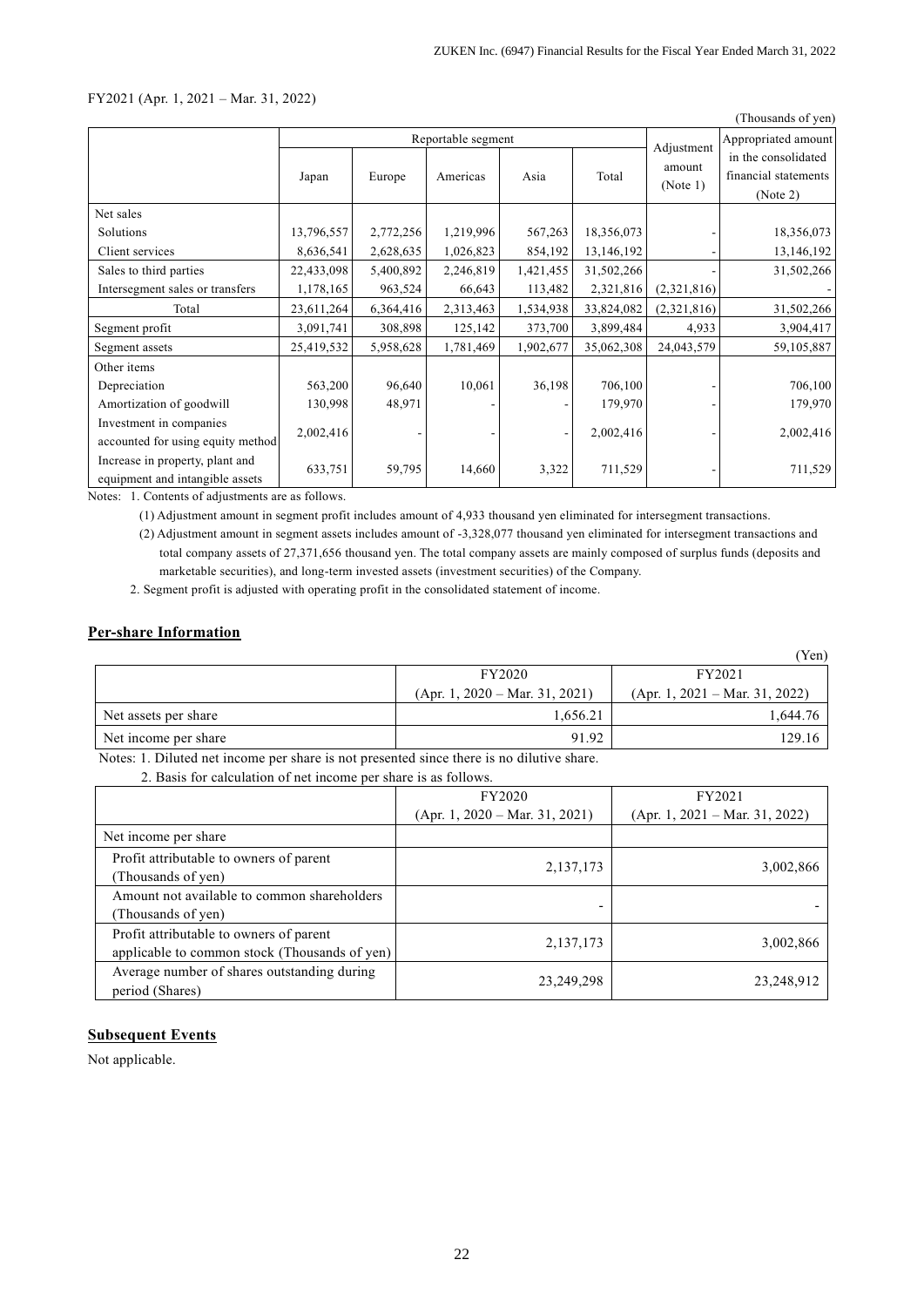# <span id="page-24-0"></span>4. Production, Orders and Sales

# (1) Sales and Orders

| (a) Sales |            |                                  |            | (Thousands of yen)               |  |  |
|-----------|------------|----------------------------------|------------|----------------------------------|--|--|
|           | FY2020     |                                  |            | FY2021                           |  |  |
| Segment   |            | $(Apr. 1, 2020 - Mar. 31, 2021)$ |            | $(Apr. 1, 2021 - Mar. 31, 2022)$ |  |  |
|           | Amount     | Composition $(\% )$              | Amount     | Composition $(\% )$              |  |  |
| Japan     | 21,108,651 | 73.2                             | 22,433,098 | 71.2                             |  |  |
| Europe    | 4,497,330  | 15.6                             | 5,400,892  | 17.1                             |  |  |
| Americas  | 1,958,050  | 6.8                              | 2,246,819  | 7.1                              |  |  |
| Asia      | 1,255,232  | 4.4                              | 1,421,455  | 4.6                              |  |  |
| Total     | 28,819,265 | 100.0                            | 31,502,266 | 100.0                            |  |  |

| (b) Orders received and order backlog |                 |                                  |                 | (Thousands of yen)               |
|---------------------------------------|-----------------|----------------------------------|-----------------|----------------------------------|
|                                       | FY2020          |                                  | FY2021          |                                  |
| Segment                               |                 | $(Apr. 1, 2020 - Mar. 31, 2021)$ |                 | $(Apr. 1, 2021 - Mar. 31, 2022)$ |
|                                       | Orders received | Order backlog                    | Orders received | Order backlog                    |
| Japan                                 | 22,358,992      | 8,913,096                        | 24,076,563      | 10,556,561                       |
| Europe                                | 4,663,535       | 2,015,861                        | 5,853,810       | 2,598,141                        |
| Americas                              | 1,861,370       | 1,339,921                        | 2,440,821       | 1,693,588                        |
| Asia                                  | 1,328,205       | 534,471                          | 1,391,398       | 525,607                          |
| Total                                 | 30,212,102      | 12,803,350                       | 33,762,594      | 15,373,898                       |

Note: Intersegment transactions have been eliminated.

(Reference) Results by product category are as follows.<br>(a) Salac

| (a) Sales                              |            |                                  |            | Thousands of yen)                |
|----------------------------------------|------------|----------------------------------|------------|----------------------------------|
|                                        |            | FY2020                           |            | FY2021                           |
| Product category                       |            | $(Apr. 1, 2020 - Mar. 31, 2021)$ |            | $(Apr. 1, 2021 - Mar. 31, 2022)$ |
|                                        | Amount     | Composition $(\% )$              | Amount     | Composition $(\% )$              |
| Printed Circuit Board design solutions | 4,248,201  | 14.7                             | 4,262,916  | 13.5                             |
| Circuit design solutions               | 5,926,048  | 20.6                             | 6,884,653  | 21.9                             |
| IT solutions                           | 7,042,313  | 24.4                             | 7,198,240  | 22.8                             |
| Client services                        | 11,596,494 | 40.3                             | 13,146,192 | 41.8                             |
| Others                                 | 6.206      | 0.0                              | 10.263     | 0.0                              |
| Total                                  | 28,819,265 | 100.0                            | 31,502,266 | 100.0                            |

#### (b) Orders received and order backlog (Thousands of yen)

| $\sigma$ or $\sigma$ or $\sigma$ or $\sigma$ and $\sigma$ or $\sigma$ or $\sigma$ or $\sigma$<br>Thousands of you'r |                                  |               |                 |                                  |
|---------------------------------------------------------------------------------------------------------------------|----------------------------------|---------------|-----------------|----------------------------------|
|                                                                                                                     |                                  | FY2020        | FY2021          |                                  |
| Product category                                                                                                    | $(Apr. 1, 2020 - Mar. 31, 2021)$ |               |                 | $(Apr. 1, 2021 - Mar. 31, 2022)$ |
|                                                                                                                     | Orders received                  | Order backlog | Orders received | Order backlog                    |
| Printed Circuit Board design solutions                                                                              | 4,249,753                        | 835,729       | 4,335,436       | 941,949                          |
| Circuit design solutions                                                                                            | 6,247,186                        | 1,430,141     | 6,913,672       | 1,514,492                        |
| IT solutions                                                                                                        | 7,242,890                        | 1,190,389     | 7,775,450       | 1,790,392                        |
| Client services                                                                                                     | 12,465,606                       | 9,346,289     | 14,728,184      | 11,126,676                       |
| Others                                                                                                              | 6,666                            | 800           | 9,850           | 387                              |
| Total                                                                                                               | 30,212,102                       | 12,803,350    | 33,762,594      | 15,373,898                       |

Note: Name of major products by product category are as follows.

|                                                             | CR-8000 Design Force   |
|-------------------------------------------------------------|------------------------|
|                                                             | CR-8000 Board Designer |
| Major products of Printed Circuit Board design<br>solutions | CR-8000 DFM Center     |
|                                                             | <b>CADSTAR</b>         |
|                                                             | eCADSTAR               |
|                                                             | CR-8000 Design Gateway |
|                                                             | CR-8000 System Planner |
|                                                             | E3.series              |
| Major products of Circuit design solutions                  | E3.infinite            |
|                                                             | Cabling Designer       |
|                                                             | Harness Designer       |
|                                                             | DS-CR                  |
|                                                             | DS-2 Expresso          |
| Major products of IT solutions                              | $DS-E3$                |
|                                                             | DS-E3.infinite         |
|                                                             | <b>GENESYS</b>         |
|                                                             | PreSight visual BOM    |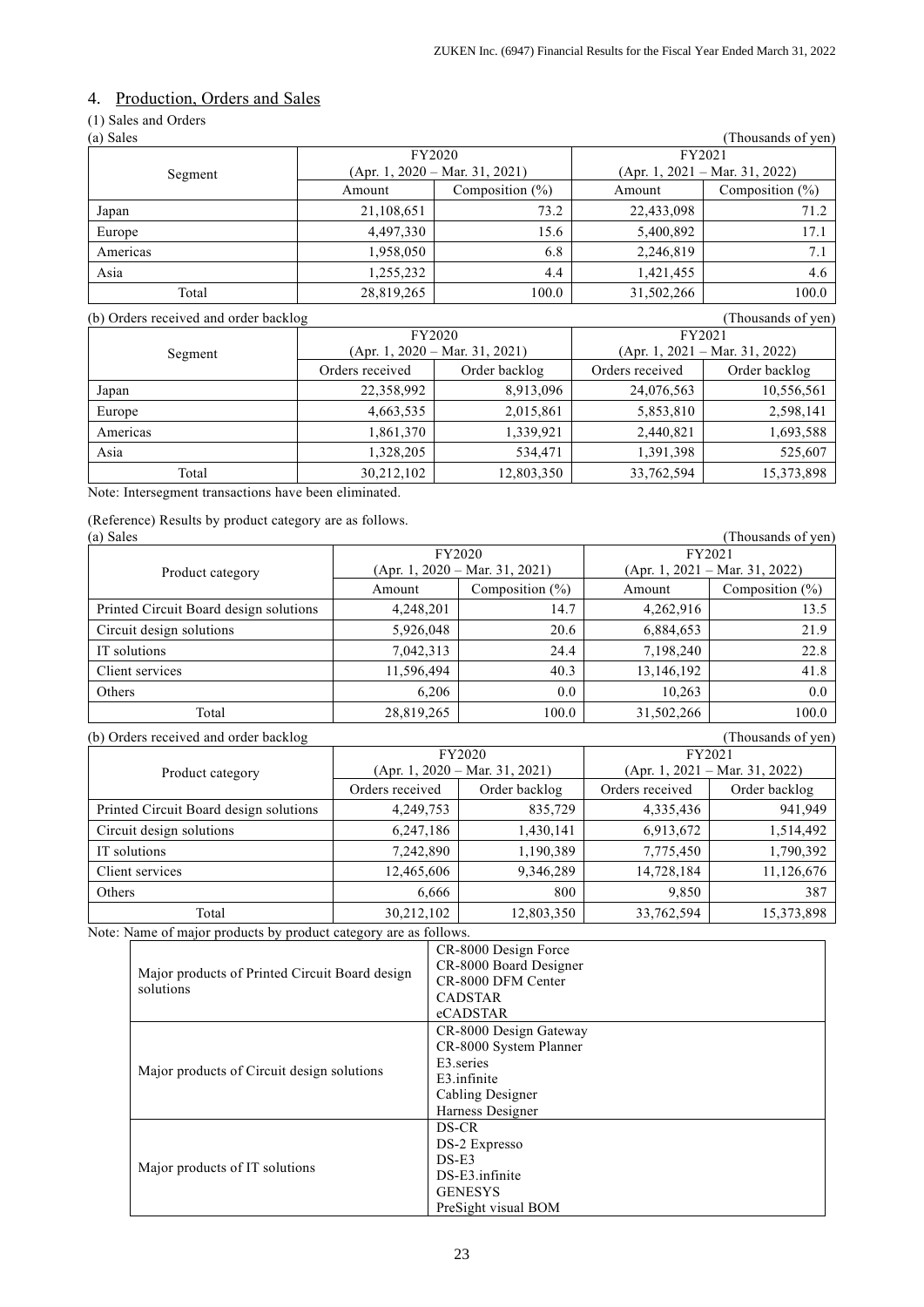# <span id="page-25-0"></span>5. Non-consolidated Financial Statements

# <span id="page-25-1"></span>**(1) Balance Sheet**

|                                                                          |                       | (Thousands of yen)    |
|--------------------------------------------------------------------------|-----------------------|-----------------------|
|                                                                          | FY2020                | FY2021                |
|                                                                          | (As of Mar. 31, 2021) | (As of Mar. 31, 2022) |
| Assets                                                                   |                       |                       |
| Current assets                                                           |                       |                       |
| Cash and deposits                                                        | 12,429,694            | 17,556,664            |
| Notes receivable-trade                                                   | 291,515               | 238,093               |
| Accounts receivable-trade                                                | 2,747,885             | 2,410,582             |
| Securities                                                               | 6,700,000             | 6,700,000             |
| Inventories                                                              | 50,349                | 72,283                |
| Short-term loans receivable from subsidiaries and<br>associates          | 66,426                |                       |
| Other                                                                    | 291,880               | 322,165               |
| Total current assets                                                     | 22,577,751            | 27,299,790            |
| Non-current assets                                                       |                       |                       |
| Property, plant and equipment                                            |                       |                       |
| <b>Buildings</b>                                                         | 2,637,829             | 2,584,349             |
| <b>Structures</b>                                                        | 28,577                | 26,417                |
| Vehicles                                                                 | 6,845                 | 15,797                |
| Tools, furniture and fixtures                                            | 107,813               | 118,236               |
| Land                                                                     | 3,009,559             | 3,009,559             |
| Leased assets                                                            | 6,725                 | 2,822                 |
| Total property, plant and equipment                                      | 5,797,350             | 5,757,181             |
| Intangible assets                                                        |                       |                       |
| Other                                                                    | 308,780               | 374,977               |
| Total intangible assets                                                  | 308,780               | 374,977               |
| Investments and other assets                                             |                       |                       |
| Investment securities                                                    | 9,114,007             | 3,114,992             |
| Shares of subsidiaries and associates                                    | 2,156,823             | 3,639,220             |
| Investments in capital of subsidiaries and associates                    | 2,429,229             | 1,035,847             |
| Long-term loans receivable from subsidiaries and<br>associates           | 110,664               | 244,730               |
| Long-term trade accounts receivables from<br>subsidiaries and associates | 816,869               | 942,367               |
| Deferred tax assets                                                      |                       | 538,409               |
| Other                                                                    | 357,850               | 372,335               |
| Allowance for doubtful accounts                                          | (14,902)              | (259, 975)            |
| Total investments and other assets                                       | 14,970,541            | 9,627,927             |
| Total non-current assets                                                 | 21,076,671            | 15,760,086            |
| Total assets                                                             | 43,654,422            | 43,059,876            |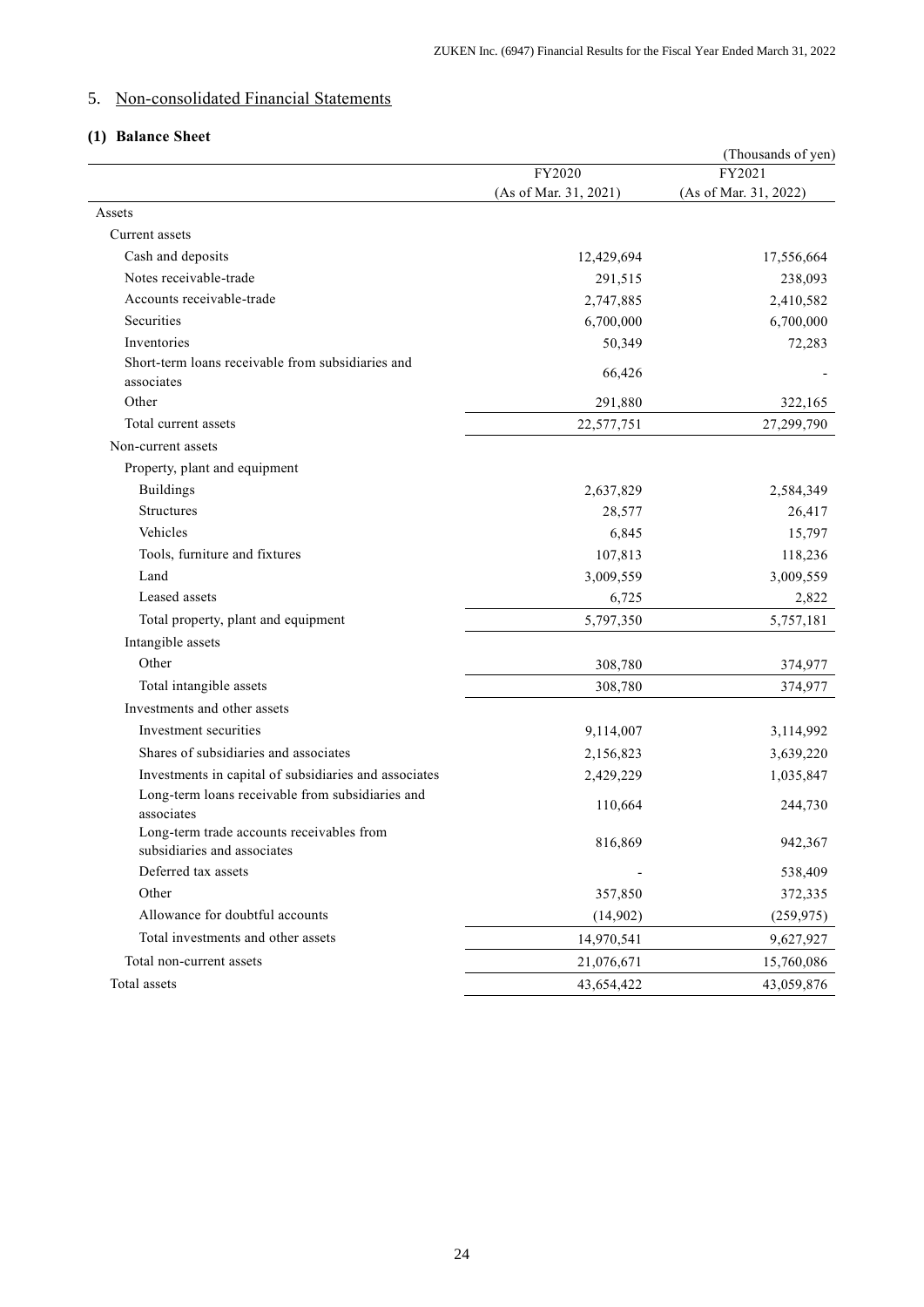|                                                          |                       | (Thousands of yen)    |
|----------------------------------------------------------|-----------------------|-----------------------|
|                                                          | FY2020                | FY2021                |
|                                                          | (As of Mar. 31, 2021) | (As of Mar. 31, 2022) |
| Liabilities                                              |                       |                       |
| Current liabilities                                      |                       |                       |
| Accounts payable-trade                                   | 396,457               | 426,017               |
| Accounts payable-other                                   | 729,174               | 746,393               |
| Income taxes payable                                     | 237,275               | 2,210,528             |
| Advances received                                        | 943,535               | 910,863               |
| Provision for bonuses                                    | 365,076               | 359,961               |
| Provision for bonuses for directors (and other officers) | 78,000                | 80,000                |
| Other                                                    | 199,285               | 193,911               |
| Total current liabilities                                | 2,948,803             | 4,927,676             |
| Non-current liabilities                                  |                       |                       |
| Deferred tax liabilities                                 | 898,378               |                       |
| Provision for retirement benefits                        | 2,483,326             | 2,563,172             |
| Provision for loss on business of subsidiaries and       |                       | 21,000                |
| associates<br>Long-term accounts payable-other           |                       |                       |
| Other                                                    | 96,850                | 96,850                |
| Total non-current liabilities                            | 18,255                | 16,729                |
|                                                          | 3,496,810             | 2,697,752             |
| Total liabilities                                        | 6,445,614             | 7,625,428             |
| Net assets                                               |                       |                       |
| Shareholders' equity                                     |                       |                       |
| Share capital                                            | 10,117,065            | 10,117,065            |
| Capital surplus                                          |                       |                       |
| Legal capital surplus                                    | 8,657,753             | 8,657,753             |
| Total capital surpluses                                  | 8,657,753             | 8,657,753             |
| Retained earnings                                        |                       |                       |
| Legal retained earnings                                  | 311,082               | 311,082               |
| Other retained earnings                                  |                       |                       |
| General reserve                                          | 11,025,000            | 12,525,000            |
| Retained earnings brought forward                        | 2,605,601             | 2,363,020             |
| Total retained earnings                                  | 13,941,684            | 15, 199, 103          |
| Treasury shares                                          | (17, 734)             | (19,279)              |
| Total shareholders' equity                               | 32,698,768            | 33,954,641            |
| Valuation and translation adjustments                    |                       |                       |
| Valuation difference on available-for-sale securities    | 4,510,039             | 1,479,806             |
| Total valuation and translation adjustments              | 4,510,039             | 1,479,806             |
| Total net assets                                         | 37,208,808            | 35,434,448            |
| Total liabilities and net assets                         | 43,654,422            | 43,059,876            |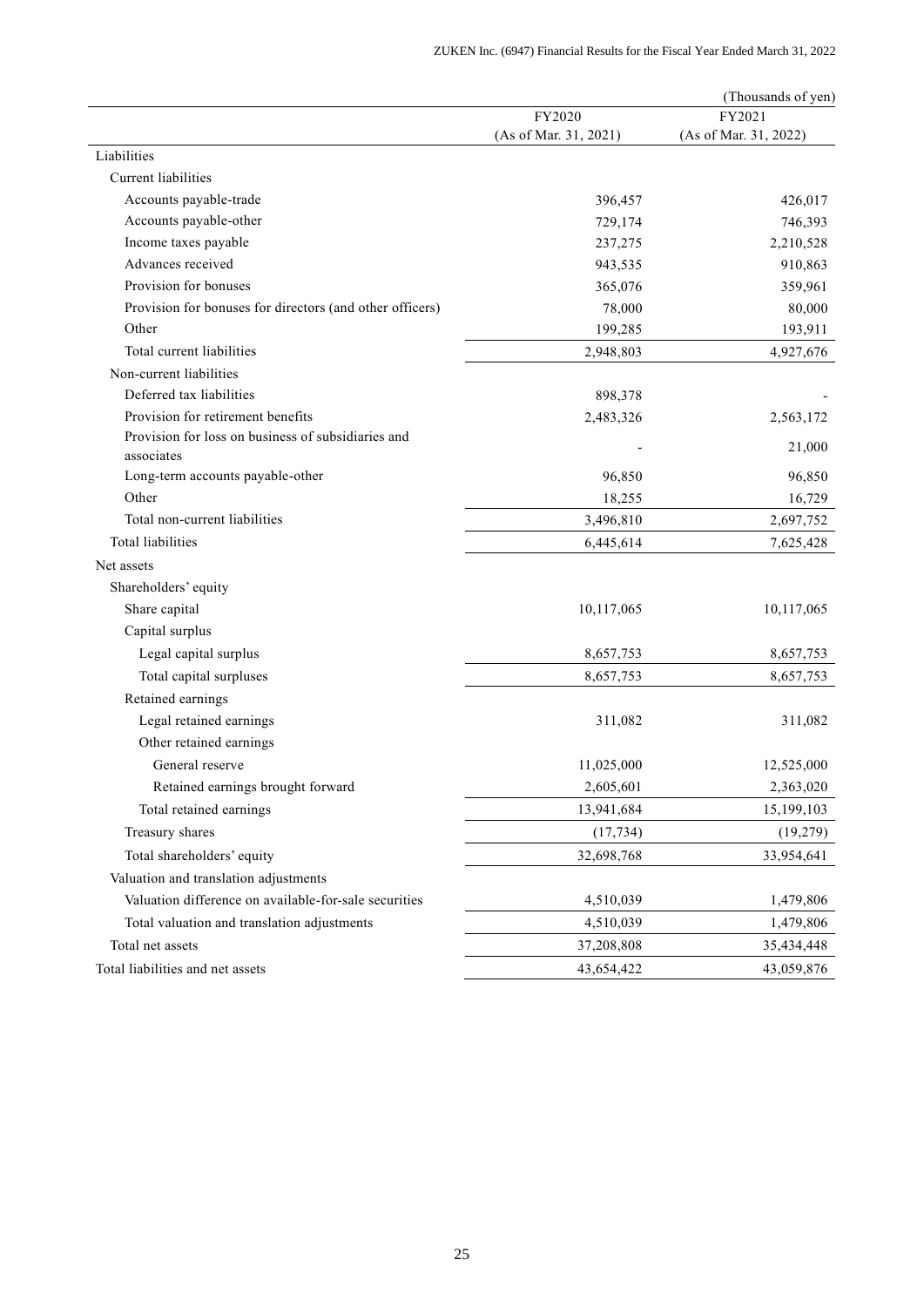# <span id="page-27-0"></span>**(2) Statement of Income**

|                                                                                 |                                  | (Thousands of yen)               |
|---------------------------------------------------------------------------------|----------------------------------|----------------------------------|
|                                                                                 | FY2020                           | FY2021                           |
|                                                                                 | $(Apr. 1, 2020 - Mar. 31, 2021)$ | $(Apr. 1, 2021 - Mar. 31, 2022)$ |
| Net sales                                                                       | 11,135,371                       | 11,289,628                       |
| Cost of sales                                                                   | 2,699,842                        | 2,699,501                        |
| Gross profit                                                                    | 8,435,528                        | 8,590,127                        |
| Selling, general and administrative expenses                                    | 7,093,182                        | 7,074,477                        |
| Operating profit                                                                | 1,342,346                        | 1,515,650                        |
| Non-operating income                                                            |                                  |                                  |
| Interest income                                                                 | 2,262                            | 1,035                            |
| Dividend income                                                                 | 1,079,490                        | 1,133,073                        |
| Foreign exchange gains                                                          | 123,199                          | 99,735                           |
| Rental income                                                                   | 135,490                          | 139,307                          |
| Other                                                                           | 99,443                           | 86,753                           |
| Total non-operating income                                                      | 1,439,886                        | 1,459,905                        |
| Non-operating expenses                                                          |                                  |                                  |
| Rental costs on real estate                                                     | 118,150                          | 120,262                          |
| Other                                                                           | 1,366                            | 2,114                            |
| Total non-operating expenses                                                    | 119,517                          | 122,376                          |
| Ordinary profit                                                                 | 2,662,715                        | 2,853,178                        |
| Extraordinary income                                                            |                                  |                                  |
| Gain on sale of non-current assets                                              | 542                              | 544                              |
| Gain on sales of investment securities                                          |                                  | 5,808,953                        |
| Total extraordinary income                                                      | 542                              | 5,809,498                        |
| Extraordinary losses                                                            |                                  |                                  |
| Loss on disposal of non-current assets                                          | 998                              | 15,081                           |
| Loss on valuation of investments in capital of<br>subsidiaries and associates   |                                  | 3,669,127                        |
| Loss on valuation of shares of subsidiaries and associates                      |                                  | 492,810                          |
| Provision of allowance for doubtful accounts for<br>subsidiaries and associates |                                  | 245,072                          |
| Provision for loss on business of subsidiaries and<br>associates                |                                  | 21,000                           |
| Total extraordinary losses                                                      | 998                              | 4,443,092                        |
| Profit before income taxes                                                      | 2,662,259                        | 4,219,584                        |
| Income taxes-current                                                            | 370,467                          | 2,331,247                        |
| Income taxes-deferred                                                           | 54,866                           | (97, 359)                        |
| Total income taxes                                                              | 425,333                          | 2,233,888                        |
| Profit                                                                          | 2,236,925                        | 1,985,696                        |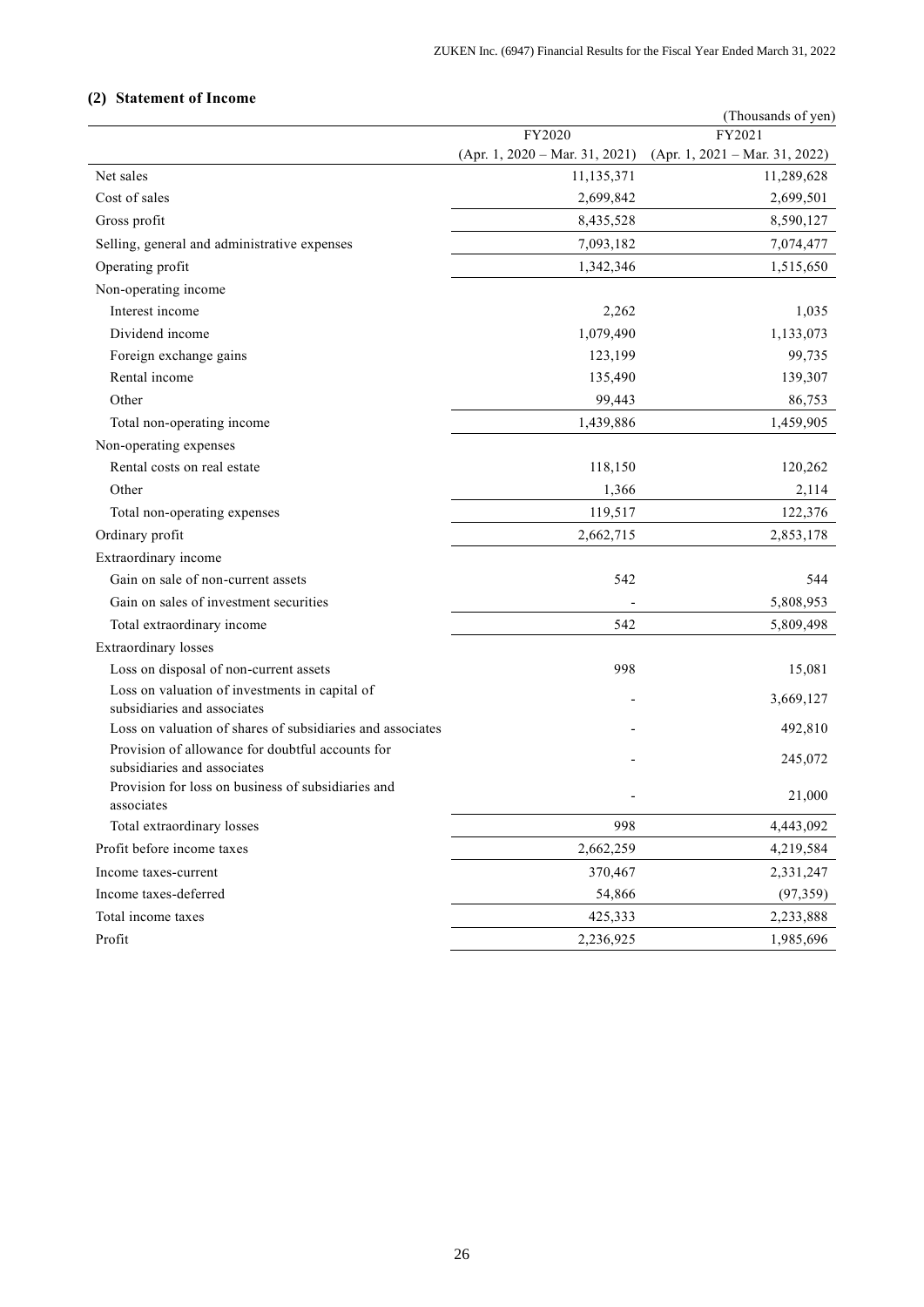# <span id="page-28-0"></span>**(3) Statement of Changes in Equity**

| FY2020 (Apr. 1, 2020 – Mar. 31, 2021) |  |  |  |
|---------------------------------------|--|--|--|
|                                       |  |  |  |

|                                                |                      |                             |                          |                               |                    |                                            | (Thousands of yen)            |  |
|------------------------------------------------|----------------------|-----------------------------|--------------------------|-------------------------------|--------------------|--------------------------------------------|-------------------------------|--|
|                                                | Shareholders' equity |                             |                          |                               |                    |                                            |                               |  |
|                                                |                      | Capital surplus             |                          | Retained earnings             |                    |                                            |                               |  |
|                                                |                      |                             |                          |                               |                    |                                            | Other retained earnings       |  |
|                                                | Share capital        | Legal<br>capital<br>surplus | Total capital<br>surplus | Legal<br>retained<br>earnings | General<br>reserve | Retained<br>earnings<br>brought<br>forward | Total<br>retained<br>earnings |  |
| Balance at beginning of period                 | 10,117,065           | 8,657,753                   | 8,657,753                | 311,082                       | 9,525,000          | 2,566,158                                  | 12,402,241                    |  |
| Changes during period                          |                      |                             |                          |                               |                    |                                            |                               |  |
| Provision of general reserve                   |                      |                             |                          |                               | 1,500,000          | (1,500,000)                                |                               |  |
| Dividends of surplus                           |                      |                             |                          |                               |                    | (697, 482)                                 | (697, 482)                    |  |
| Profit                                         |                      |                             |                          |                               |                    | 2,236,925                                  | 2,236,925                     |  |
| Purchase of treasury shares                    |                      |                             |                          |                               |                    |                                            |                               |  |
| Net changes other than<br>shareholders' equity |                      |                             |                          |                               |                    |                                            |                               |  |
| Total changes during period                    |                      |                             |                          |                               | 1,500,000          | 39,443                                     | 1,539,443                     |  |
| Balance at end of period                       | 10,117,065           | 8,657,753                   | 8,657,753                | 311,082                       | 11,025,000         | 2,605,601                                  | 13,941,684                    |  |

|                                                | Shareholders' equity |                                  | Valuation and translation<br>adjustments                       |                                                   |                  |
|------------------------------------------------|----------------------|----------------------------------|----------------------------------------------------------------|---------------------------------------------------|------------------|
|                                                | Treasury shares      | Total<br>shareholders'<br>equity | Valuation<br>difference on<br>available-for-sale<br>securities | Total valuation<br>and translation<br>adjustments | Total net assets |
| Balance at beginning of period                 | (16, 778)            | 31,160,281                       | 2,266,875                                                      | 2,266,875                                         | 33,427,156       |
| Changes during period                          |                      |                                  |                                                                |                                                   |                  |
| Provision of general reserve                   |                      |                                  |                                                                |                                                   |                  |
| Dividends of surplus                           |                      | (697, 482)                       |                                                                |                                                   | (697, 482)       |
| Profit                                         |                      | 2,236,925                        |                                                                |                                                   | 2,236,925        |
| Purchase of treasury shares                    | (955)                | (955)                            |                                                                |                                                   | (955)            |
| Net changes other than<br>shareholders' equity |                      |                                  | 2,243,164                                                      | 2,243,164                                         | 2,243,164        |
| Total changes during period                    | (955)                | 1,538,487                        | 2,243,164                                                      | 2,243,164                                         | 3,781,652        |
| Balance at end of period                       | (17, 734)            | 32,698,768                       | 4,510,039                                                      | 4,510,039                                         | 37,208,808       |

27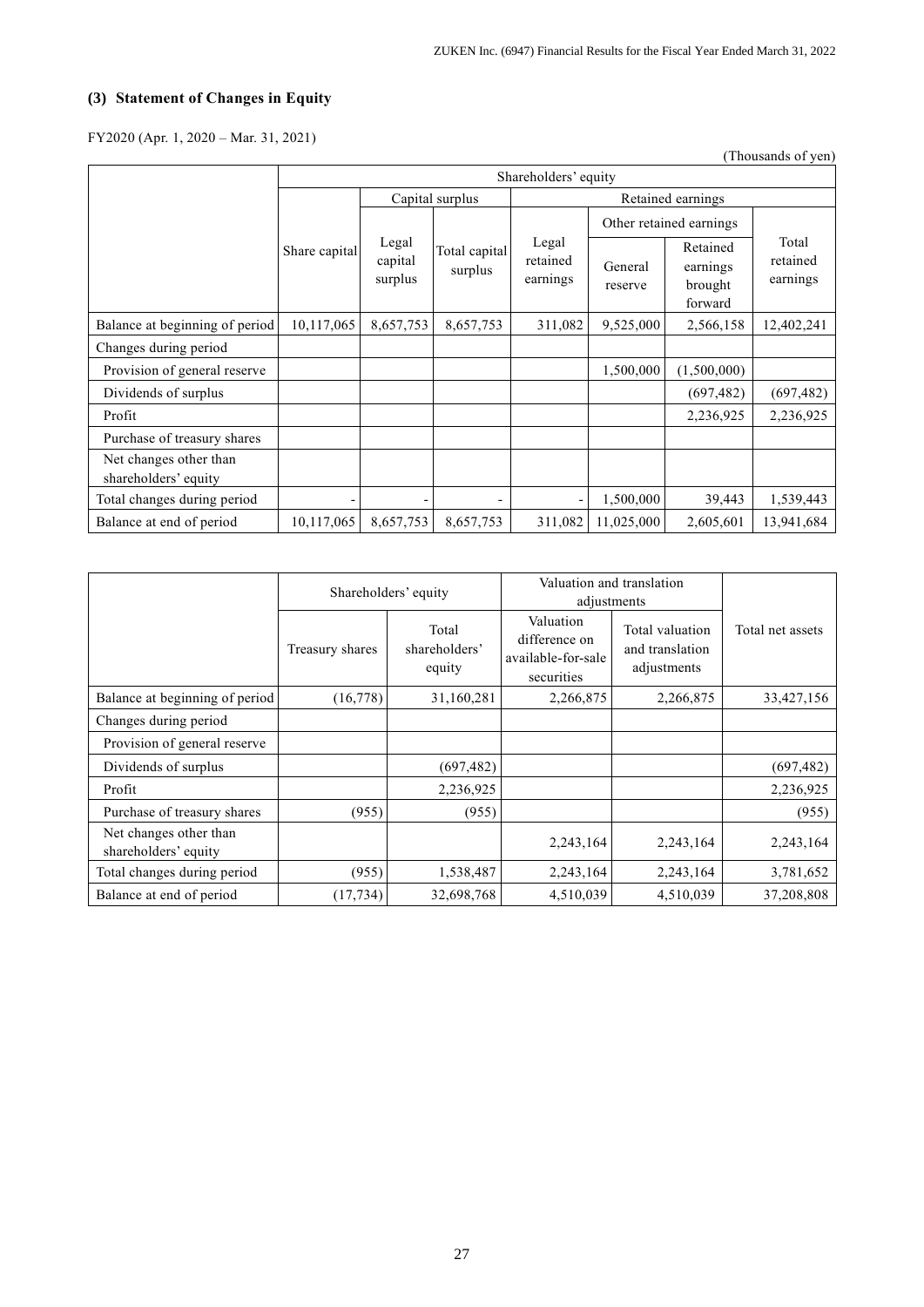# FY2021 (Apr. 1, 2021 – Mar. 31, 2022)

(Thousands of yen)

|                                                            | Shareholders' equity |                             |                          |                               |                         |                                            |                               |
|------------------------------------------------------------|----------------------|-----------------------------|--------------------------|-------------------------------|-------------------------|--------------------------------------------|-------------------------------|
|                                                            |                      |                             | Capital surplus          |                               | Retained earnings       |                                            |                               |
|                                                            |                      |                             |                          |                               | Other retained earnings |                                            |                               |
|                                                            | Share capital        | Legal<br>capital<br>surplus | Total capital<br>surplus | Legal<br>retained<br>earnings | General<br>reserve      | Retained<br>earnings<br>brought<br>forward | Total<br>retained<br>earnings |
| Balance at beginning of period                             | 10,117,065           | 8,657,753                   | 8,657,753                | 311,082                       | 11,025,000              | 2,605,601                                  | 13,941,684                    |
| Cumulative effects of<br>changes in accounting<br>policies |                      |                             |                          |                               |                         | (7,557)                                    | (7, 557)                      |
| Restated balance                                           | 10,117,065           | 8,657,753                   | 8,657,753                | 311,082                       | 11,025,000              | 2,598,043                                  | 13,934,126                    |
| Changes during period                                      |                      |                             |                          |                               |                         |                                            |                               |
| Provision of general reserve                               |                      |                             |                          |                               | 1,500,000               | (1,500,000)                                |                               |
| Dividends of surplus                                       |                      |                             |                          |                               |                         | (720, 720)                                 | (720, 720)                    |
| Profit                                                     |                      |                             |                          |                               |                         | 1,985,696                                  | 1,985,696                     |
| Purchase of treasury shares                                |                      |                             |                          |                               |                         |                                            |                               |
| Net changes other than<br>shareholders' equity             |                      |                             |                          |                               |                         |                                            |                               |
| Total changes during period                                |                      |                             |                          |                               | 1,500,000               | (235, 023)                                 | 1,264,976                     |
| Balance at end of period                                   | 10,117,065           | 8,657,753                   | 8,657,753                | 311,082                       | 12,525,000              | 2,363,020                                  | 15,199,103                    |

|                                                            | Shareholders' equity |                                  | Valuation and translation<br>adjustments                       |                                                   |                  |
|------------------------------------------------------------|----------------------|----------------------------------|----------------------------------------------------------------|---------------------------------------------------|------------------|
|                                                            | Treasury shares      | Total<br>shareholders'<br>equity | Valuation<br>difference on<br>available-for-sale<br>securities | Total valuation<br>and translation<br>adjustments | Total net assets |
| Balance at beginning of period                             | (17, 734)            | 32,698,768                       | 4,510,039                                                      | 4,510,039                                         | 37,208,808       |
| Cumulative effects of<br>changes in accounting<br>policies |                      | (7,557)                          |                                                                |                                                   | (7,557)          |
| Restated balance                                           | (17, 734)            | 32,691,210                       | 4,510,039                                                      | 4,510,039                                         | 37,201,250       |
| Changes during period                                      |                      |                                  |                                                                |                                                   |                  |
| Provision of general reserve                               |                      |                                  |                                                                |                                                   |                  |
| Dividends of surplus                                       |                      | (720, 720)                       |                                                                |                                                   | (720, 720)       |
| Profit                                                     |                      | 1,985,696                        |                                                                |                                                   | 1,985,696        |
| Purchase of treasury shares                                | (1, 545)             | (1, 545)                         |                                                                |                                                   | (1, 545)         |
| Net changes other than<br>shareholders' equity             |                      |                                  | (3,030,233)                                                    | (3,030,233)                                       | (3,030,233)      |
| Total changes during period                                | (1, 545)             | 1,263,430                        | (3,030,233)                                                    | (3,030,233)                                       | (1,766,802)      |
| Balance at end of period                                   | (19,279)             | 33,954,641                       | 1,479,806                                                      | 1,479,806                                         | 35,434,448       |